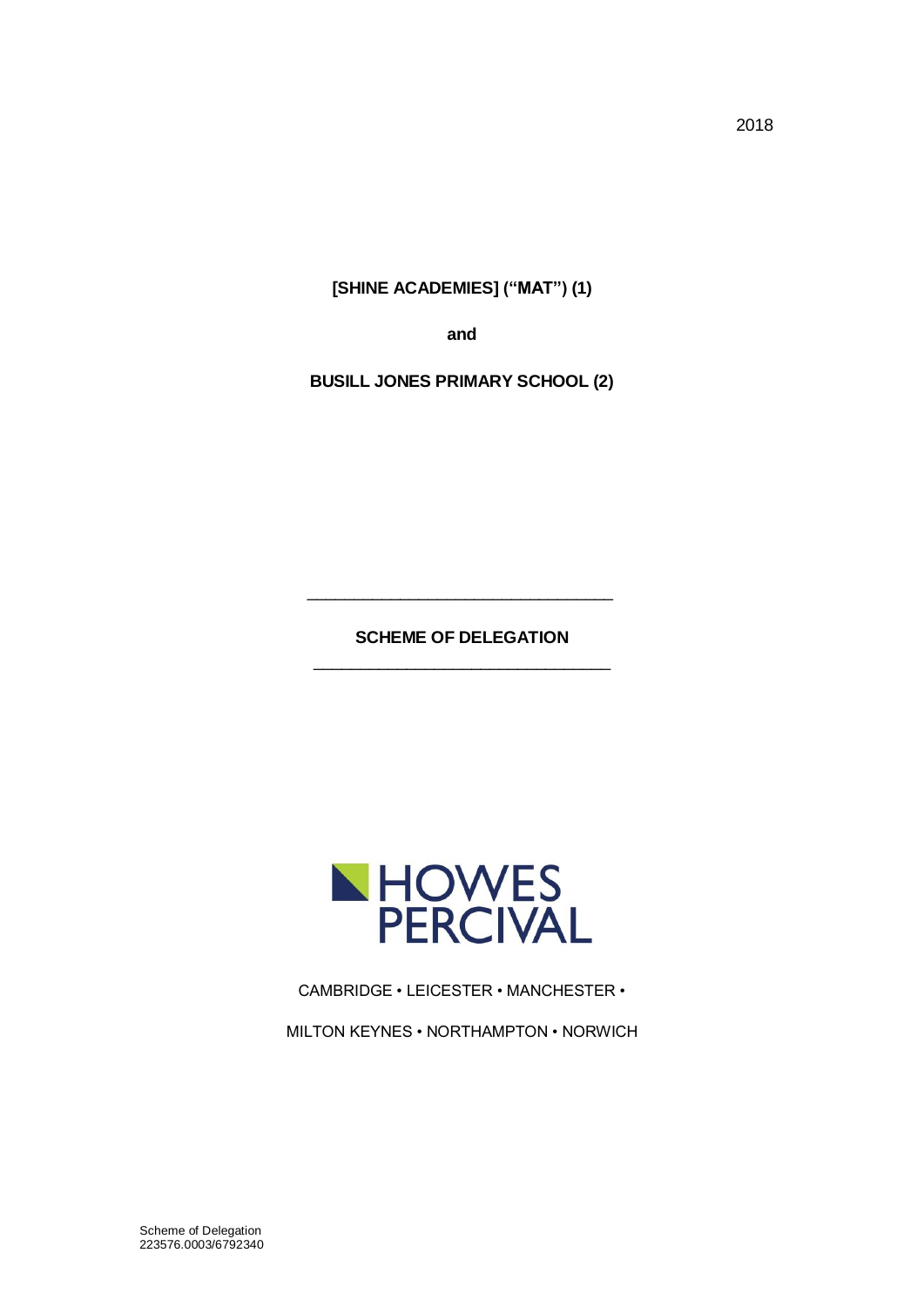# **CONTENTS**

| $\mathbf 1$    |                                                               |  |
|----------------|---------------------------------------------------------------|--|
| 2              |                                                               |  |
| 3              |                                                               |  |
| 4              |                                                               |  |
| 5              |                                                               |  |
| 6              |                                                               |  |
| 7              |                                                               |  |
| 8              |                                                               |  |
| 9              |                                                               |  |
| 10             |                                                               |  |
| 11             |                                                               |  |
| 12             |                                                               |  |
|                |                                                               |  |
|                | SCHEDULE 2 DEED OF ADHERENCE TO BE EXECUTED BY EACH           |  |
|                | <b>SCHEDULE 3 FUNCTIONING OF THE LOCAL GOVERNING BOARD 25</b> |  |
| 1 <sub>1</sub> | CHAIRPERSON & VICE-CHAIRPERSON OF THE LOCAL                   |  |
|                |                                                               |  |
| 2.             |                                                               |  |
| 3.             |                                                               |  |
| 4.             |                                                               |  |
| 5.             |                                                               |  |
| 6.             |                                                               |  |
| 7 <sub>1</sub> |                                                               |  |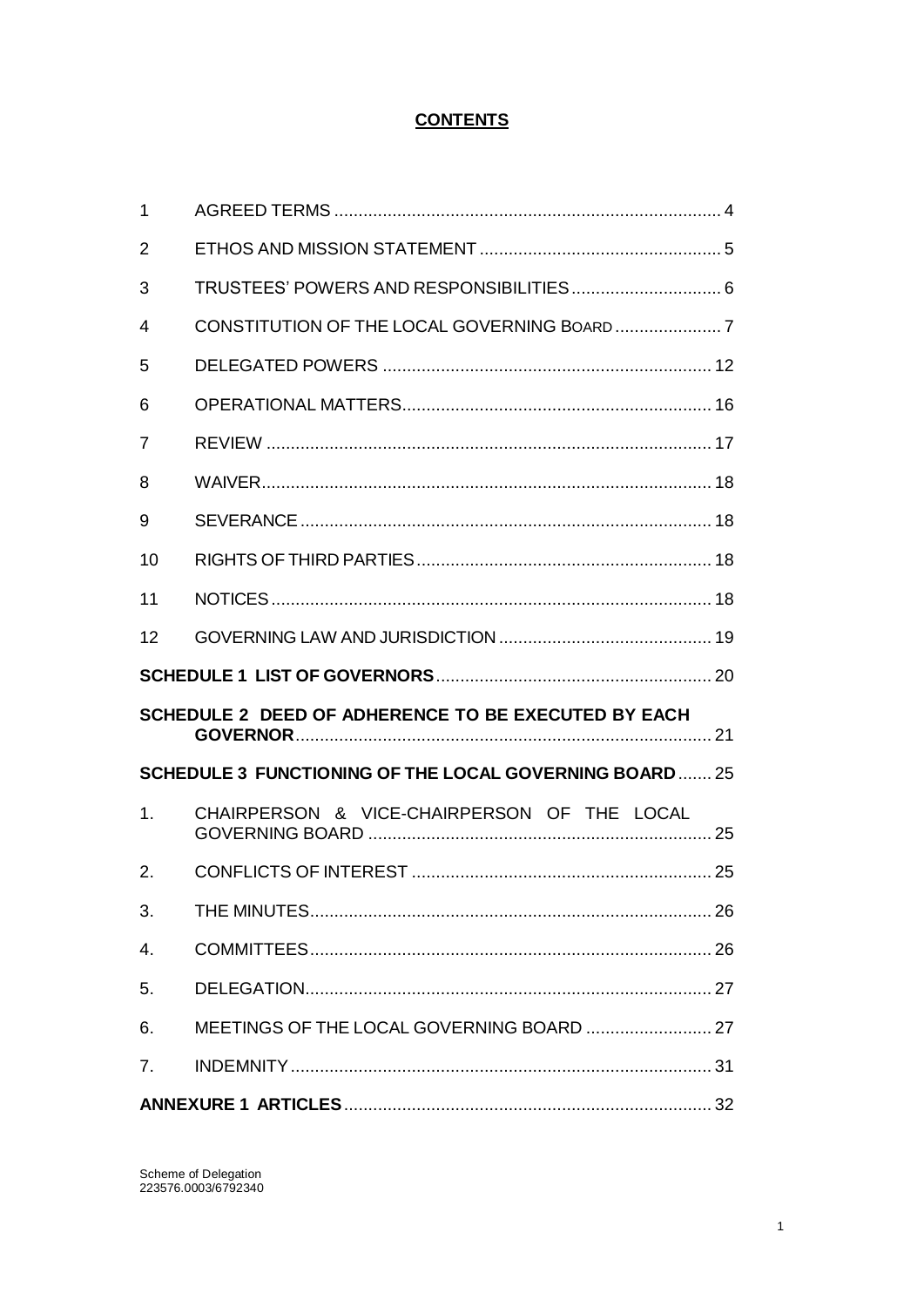| ANNEXURE 3 SUPPLEMENTAL FUNDING AGREEMENT 34 |  |
|----------------------------------------------|--|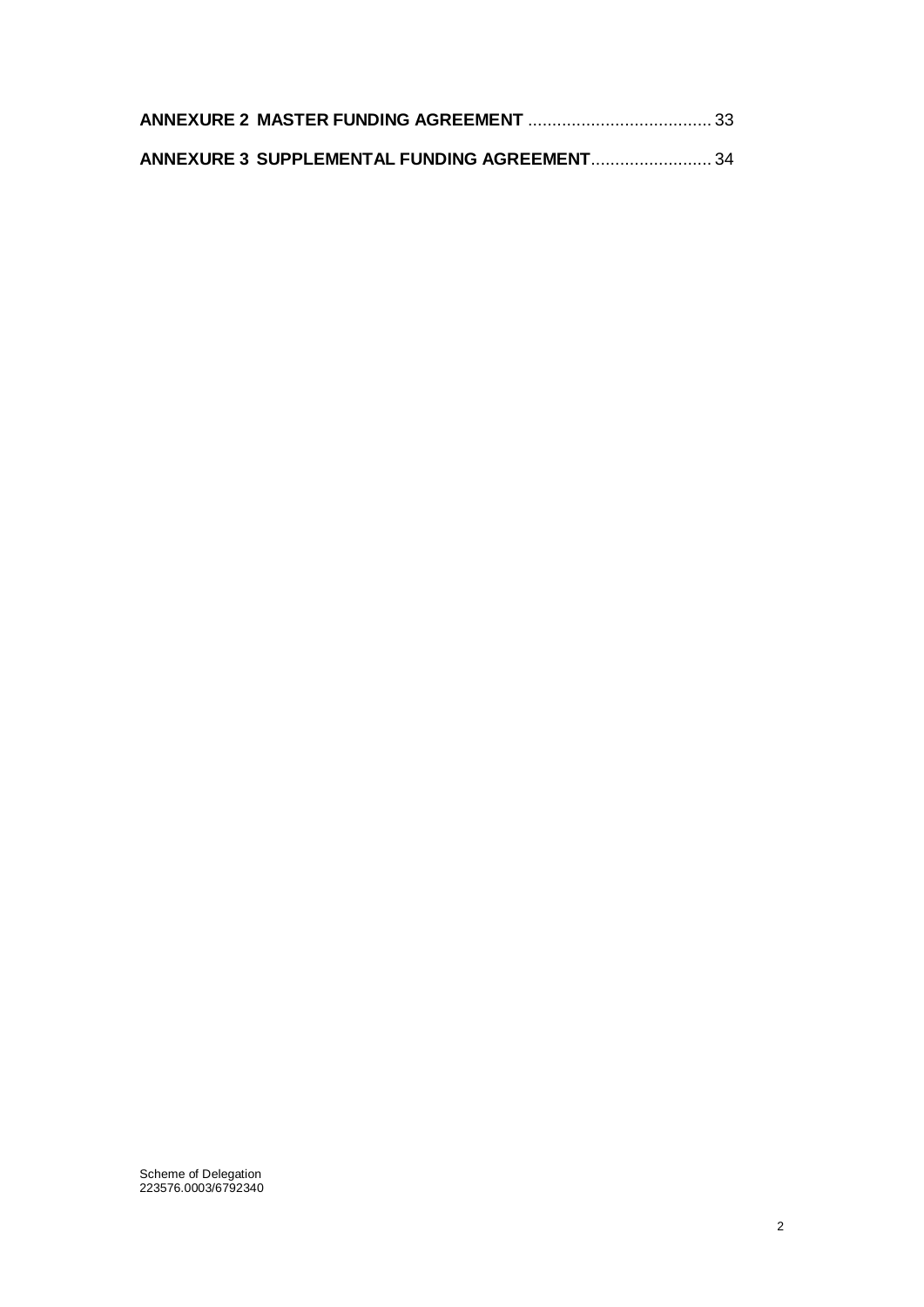#### **PARTIES**

- (1) **[SHINE ACADEMIES]** incorporated and registered in England and Wales with company number 09341839 whose registered office is at Northwood Park Primary School Collingwood Road, Bushbury, Wolverhampton, West Midlands, WV10 8DS (the "**Trust**"); and
- (2) **THE GOVERNING BODY OF BUSILL JONES PRIMARY SCHOOL** (which are individually referred to in this agreement as a Governor (of any type) and collectively referred to as "**Governors**" or as the "**Local Governing Board**". Those terms shall include all successor, replacement and additional Governors of Busill Jones Primary School).

#### **BACKGROUND**

- (A) As a charity and company limited by guarantee, the Trust is governed by a Board of Trustees (the "**Trustees**") who are responsible for, and oversee, the management and administration of the Trust and the academies run by the Trust. Busill Jones Primary School (the "**Academy**") is one of the academies.
- (B) The Trustees are accountable to external government agencies including the Charity Commission, the Department for Education, Ofsted and the Education Funding Agency (including any successor bodies) for the quality of the education and proper financial management they provide and they are required to have systems in place through which they can assure themselves of quality, safety and good practice.
- (C) In order to discharge these responsibilities, the Trustees appoint people who are more locally based to serve on a board (the "**Local Governing Board"**) which has been established to ensure the good governance of the Academy.
- (D) This document (referred to as the "**Deed**" or the "**Scheme**") explains the ways in which the Trustees fulfil their responsibilities for the leadership and management of the Academy, the respective roles and responsibilities of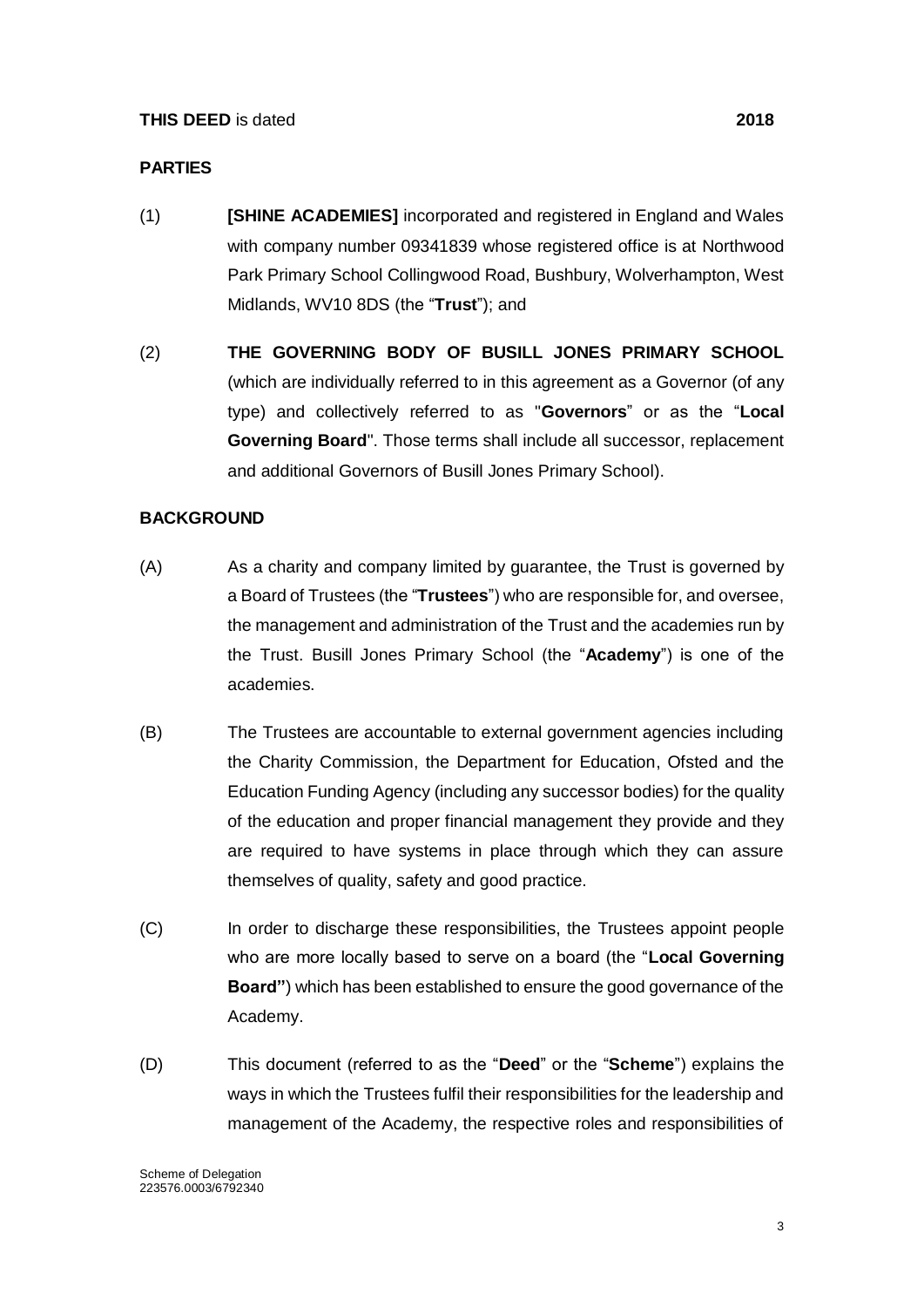the Trustees and the Governors and the commitments to each other to ensure the success of the Academy.

(E) This Scheme has been put in place by the Trustees from the date set out at the top of page 1 of this Scheme (the "**Effective Date**") in accordance with the provisions of the Trust's Articles of Association (the "**Articles**") and it should be read in conjunction with those Articles. References in this Scheme to numbered Articles are to the relevant clause of the Articles.

#### <span id="page-4-0"></span>**1 AGREED TERMS**

- 1.1 From the Effective Date, Busill Jones Primary School is an Academy established by the Trust ("the **Academy**") and the persons listed in Schedule 1 of this Scheme are the first Governors appointed to serve on the Local Governing Board for Busill Jones Primary School.
- 1.2 This Scheme is a binding legal agreement between the Trust and the Governors of the Academy setting out their respective roles and responsibilities and the commitments to each other to ensure the success of the Academy.
- 1.3 Each of the Governors hereby acknowledges that they have been provided with and have read and understood the terms of:
- $1.3.1$ the Articles, a copy of which is annexed as Annexure 1 to this Scheme;
- $1.3.2$ the Master Funding Agreement, a copy of which is annexed as Annexure 2 to this Scheme; and
- $1.3.3$ the Supplemental Funding Agreement applicable to the Academy, a copy of which is annexed as Annexure 3 to this Scheme.
- 1.4 Each of the Governors agrees to comply with the terms of the documents listed in clauses 1.3.1 and 1.3.3 inclusive and this Scheme throughout the term of their appointment to the Local Governing Board and shall use all reasonable endeavours to carry out and comply with the policies (including the Policies referred to in clause 6.2 of this Scheme), and all directions and instructions issued by the CEO and Trustees and further agree that they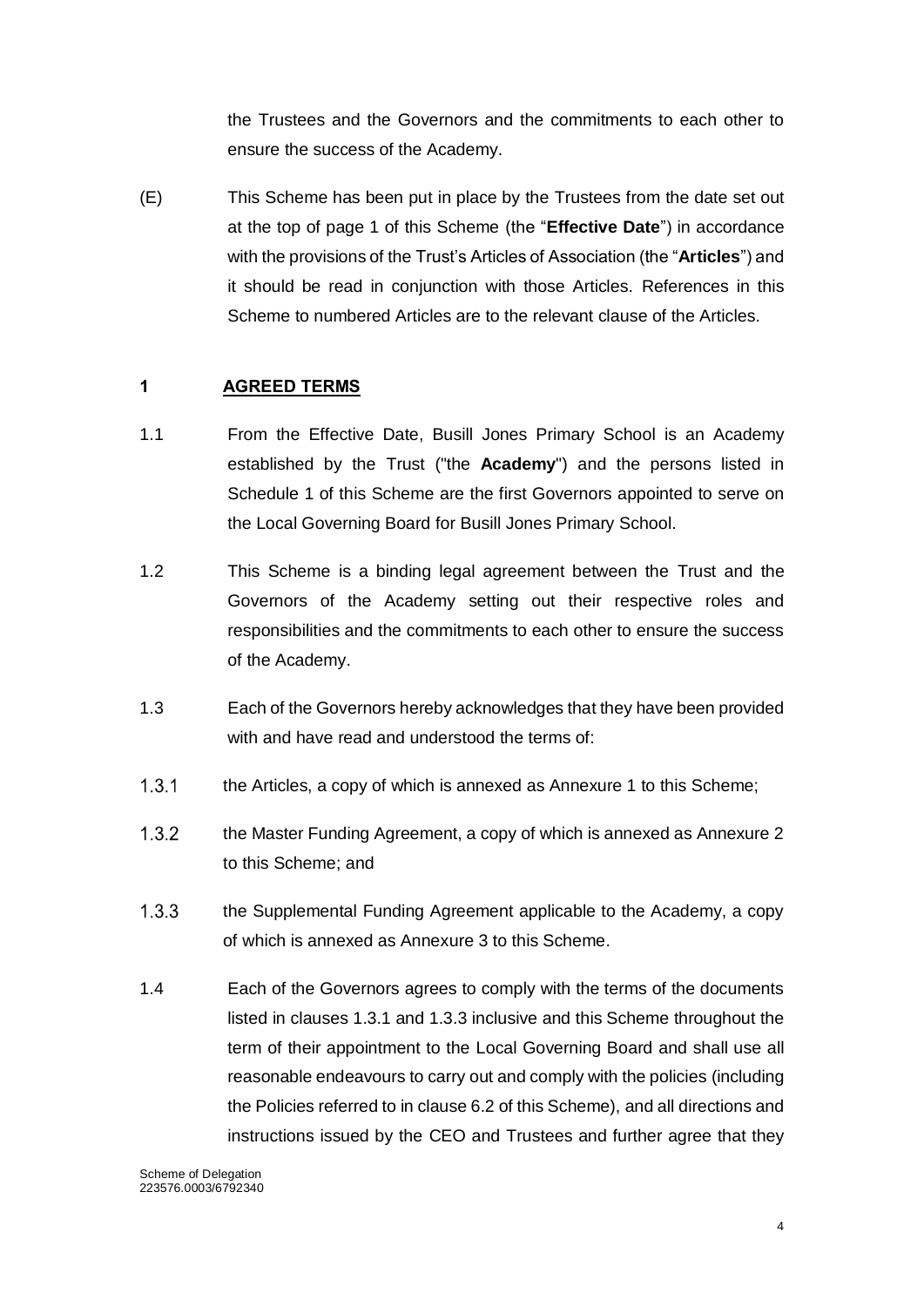shall not, whether by their acts or omissions, do anything to put the Trustees in breach of their obligations under these documents insofar as their terms are applicable to the Academy.

- 1.5 Any conflict between the terms of this Scheme or any of the documents listed in clauses 1.3.1 and 1.3.3 inclusive shall be determined by the Trustees acting in the best interests of the Trust as a whole.
- 1.6 Clause, schedule, annexure and paragraph headings shall not affect the interpretation of this Scheme.
- 1.7 A **person** includes a natural person, corporate or unincorporated body (whether or not having separate legal personality) and that person's legal and personal representatives, successors and permitted assigns.
- 1.8 The schedules, annexes and background form part of this Scheme and shall have effect as if set out in full in the body of this Scheme. Any reference to this Scheme includes the schedules, annexes and background.
- 1.9 Words in the singular shall include the plural and vice versa.
- 1.10 A reference to a statute or statutory provision is a reference to it as it is in force for the time being, taking account of any amendment, extension, or re-enactment and includes any subordinate legislation for the time being in force made under it.
- 1.11 A reference to **writing** or **written** includes faxes but not e-mail.
- 1.12 Any obligation in this Scheme on a person not to do something includes an obligation not to agree, allow, permit or acquiesce in that thing being done.
- 1.13 References to clauses, schedules and annexes are to the clauses, schedules and annexes of this Scheme.

#### <span id="page-5-0"></span>**2 ETHOS AND MISSION STATEMENT**

2.1 The Trust's mission is as follows: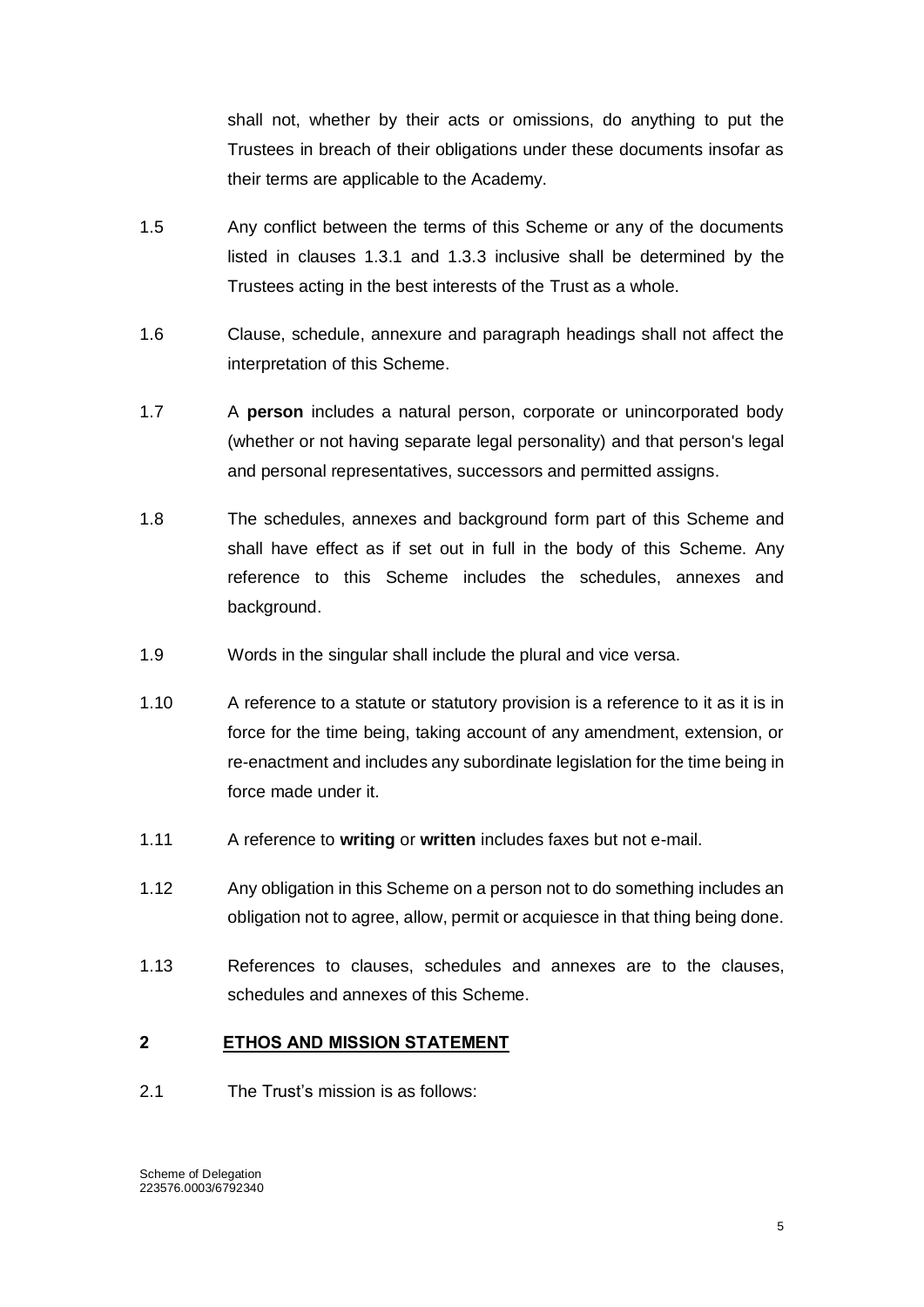- $2.1.1$ We are a family of schools whose sole purpose is to ensure that all stakeholders within the Trust SHINE. We are relentlessly STRIVING to work together in HARMONY, ensuring that we INSPIRE and NURTURE all pupils and staff within the Trust creating opportunities to EXCEL.
- 2.2 The Academy will work in partnership with other schools, including those within the Trust and the wider community, to provide high expectations, high aspirations and high achievement.
- 2.3 This mission is pursued through the Academy's interaction with all other academies in the Trust, families, the wider educational community and society at large.
- 2.4 The Academy shall collaborate with other academies in the Trust and also co-operate with other local schools, charities, statutory bodies and educational bodies in accordance with the Articles.

#### <span id="page-6-0"></span>**3 TRUSTEES' POWERS AND RESPONSIBILITIES**

- 3.1 The trustees of the Trust (referred to in this Scheme as the "**Trustees**") have overall responsibility and ultimate decision making authority for all of the work of the Trust, including the establishing and running of schools and in particular the Academy. This is largely exercised through strategic planning and the setting of policies. It is managed through business planning, monitoring of budgets, performance management, the setting of standards and the implementation of quality management processes. The Trustees have the power to direct change where required.
- 3.2 The Trustees have a duty to act in the fulfilment of the Trust's objects as set out in the Articles.
- 3.3 The Trustees will have regard to the interests of the other academies for which the Trust is responsible in deciding and implementing any policy or exercising any authority in respect of the Academy.
- 3.4 Article 100 provides for the appointment by the Trustees of committees to whom the Trustees may delegate certain of the functions of the Trustees. In further recognition of the Trustees' power to delegate under Article 105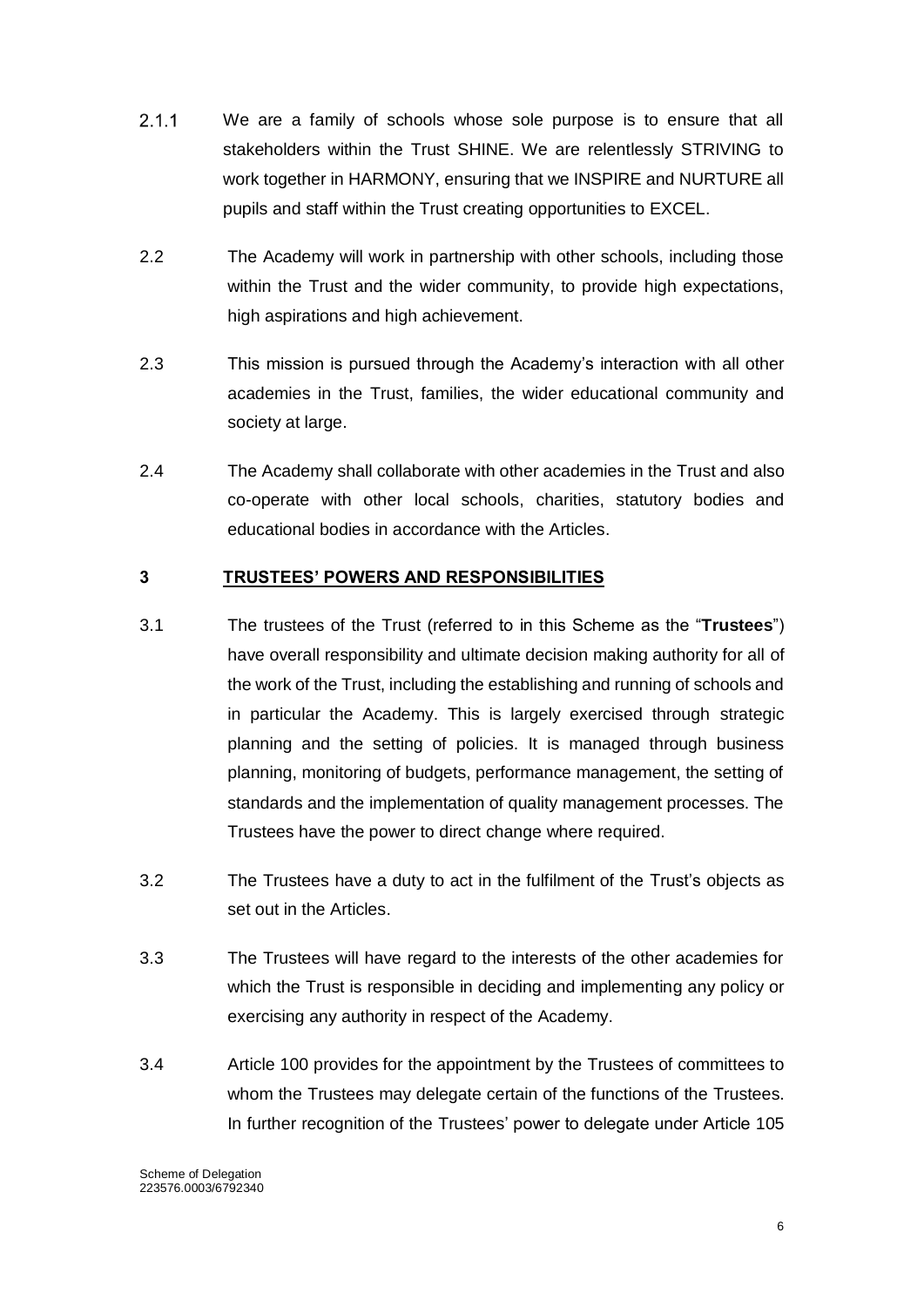and subject to the terms of this Scheme, responsibility for the running of the Academy from the Effective Date will be delegated to the committee established by this Scheme which shall be known as Local Governing Board of the Academy.

3.5 The constitution, membership and proceedings of the Local Governing Board is determined by the Trustees and this Scheme expresses such matters as well as acknowledging the authority delegated to the Local Governing Board in order to enable the Local Governing Board to run the Academy and fulfil the Academy's mission.

#### <span id="page-7-0"></span>**4 CONSTITUTION OF THE LOCAL GOVERNING BOARD**

#### 4.1 **Governors**

- $4.1.1$ The number of members who shall sit on the Local Governing Board as Governors shall be not less than 3 and not more than 12.
- $4.1.2$ The Local Governing Board shall have the following members;
- 4.1.2.1 up to 2 Staff Governors, appointed under clause 4.2.2;
- 4.1.2.2 a minimum of 2 Parent Governors elected or appointed under clause 4.2.4;
- 4.1.2.3 the head teacher of the Academy (the "**Head of School**"); and
- 4.1.2.4 the Chief Executive Officer of the Trust (the "**CEO**").
- $4.1.3$ The Trustees may also appoint up to 6 Governors in accordance with clause 4.2.1, provided the total number of Governors shall be no more than 12.
- $4.1.4$ The Trustees (all or any of them) shall be entitled to attend any meetings of the Local Governing Board.
- $4.1.5$ Each person appointed or elected to be a Governor of any type shall prior to taking up his or her position as a Governor and voting on any matter at a meeting of the Local Governing Board either execute this Scheme as a deed in the case of the original appointees as Governors or enter into a Deed of Adherence in the form annexed as Schedule 2 to this Scheme.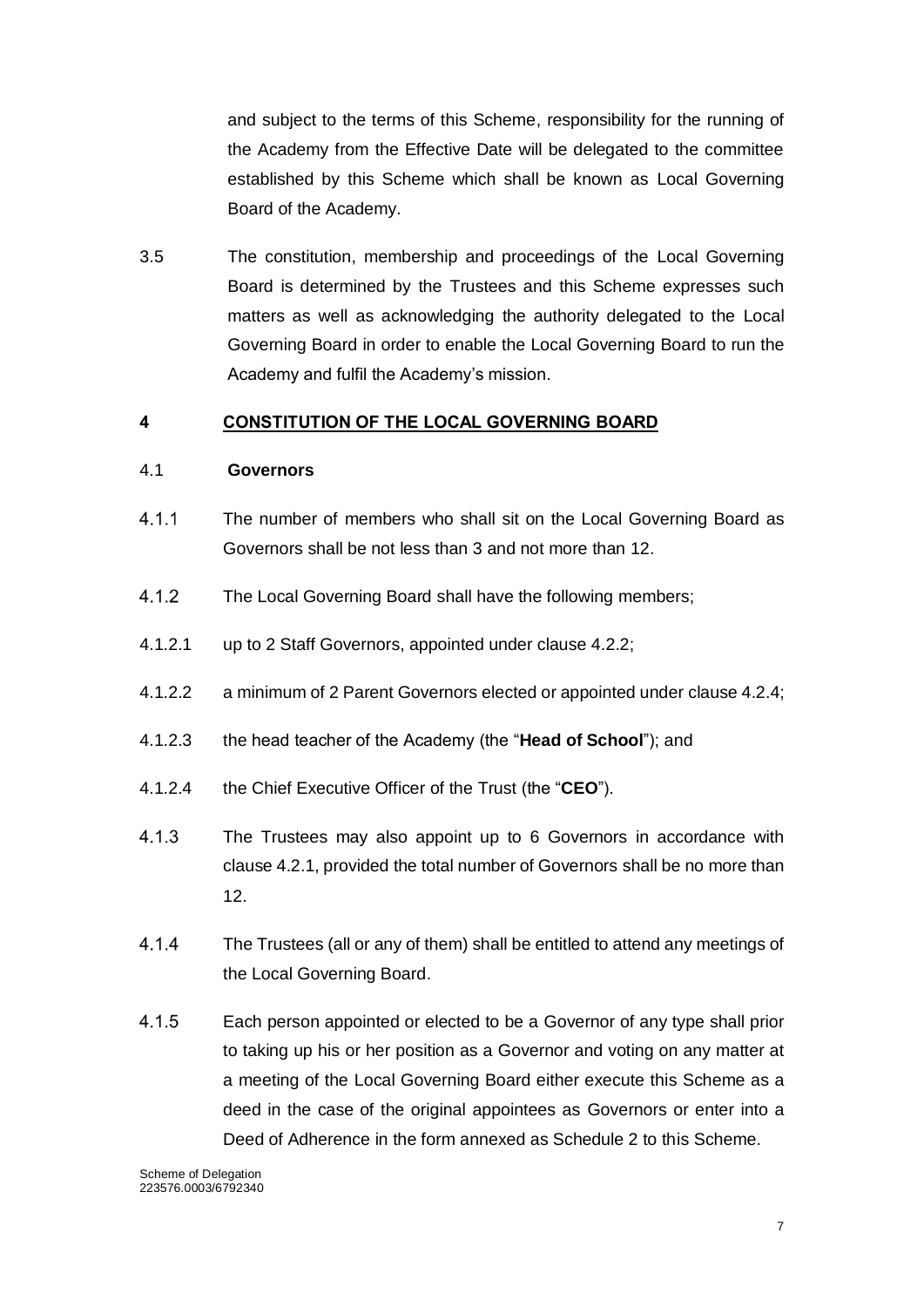#### 4.2 **Appointment of members of the Local Governing Board**

- $4.2.1$ The Trustees may appoint up to 6 persons to serve on the Local Governing Board as Governors to ensure that the people serving on the Local Governing Board between them have an appropriate range of skills and experience and due attention is given to succession planning.
- $4.2.2$ The Trustees may appoint up to 2 person who is employed at the Academy to serve on the Local Governing Board as a Staff Governor through such process as they may determine.
- $4.2.3$ The CEO and Head of School shall be treated for all purposes as being ex officio members of the Local Governing Board.
- 424 The Parent Governors of the Local Governing Board shall be elected by parents of registered pupils at the Academy and he or she must be a parent of a pupil at the Academy at the time when he or she is elected, or where it is not reasonably practical to do so, a person who is the parent of a child of compulsory school age can be appointed by the Trustees.
- $4.2.5$ The Trustees shall make all necessary arrangements for, and determine all other matters relating to, the appointment of the Parent Governors of the Local Governing Board, including any question of whether a person is a parent of a registered pupil at the Academy.
- $4.2.6$ The first Parent Governors and Staff Governors of the Local Governing Board shall be selected by the Trustees taking into account the views of the Local Governing Board.

#### 4.3 **Term of office**

 $4.3.1$ The term of office for any person serving on the Local Governing Board shall be 4 years, save that this time limit shall not apply to the Head of School and the CEO who shall be ex officio members of the Local Governing Board by virtue of their respective offices. Subject to remaining eligible to be a particular type of member on the Local Governing Board, any person may be re-appointed or re-elected to the Local Governing Board.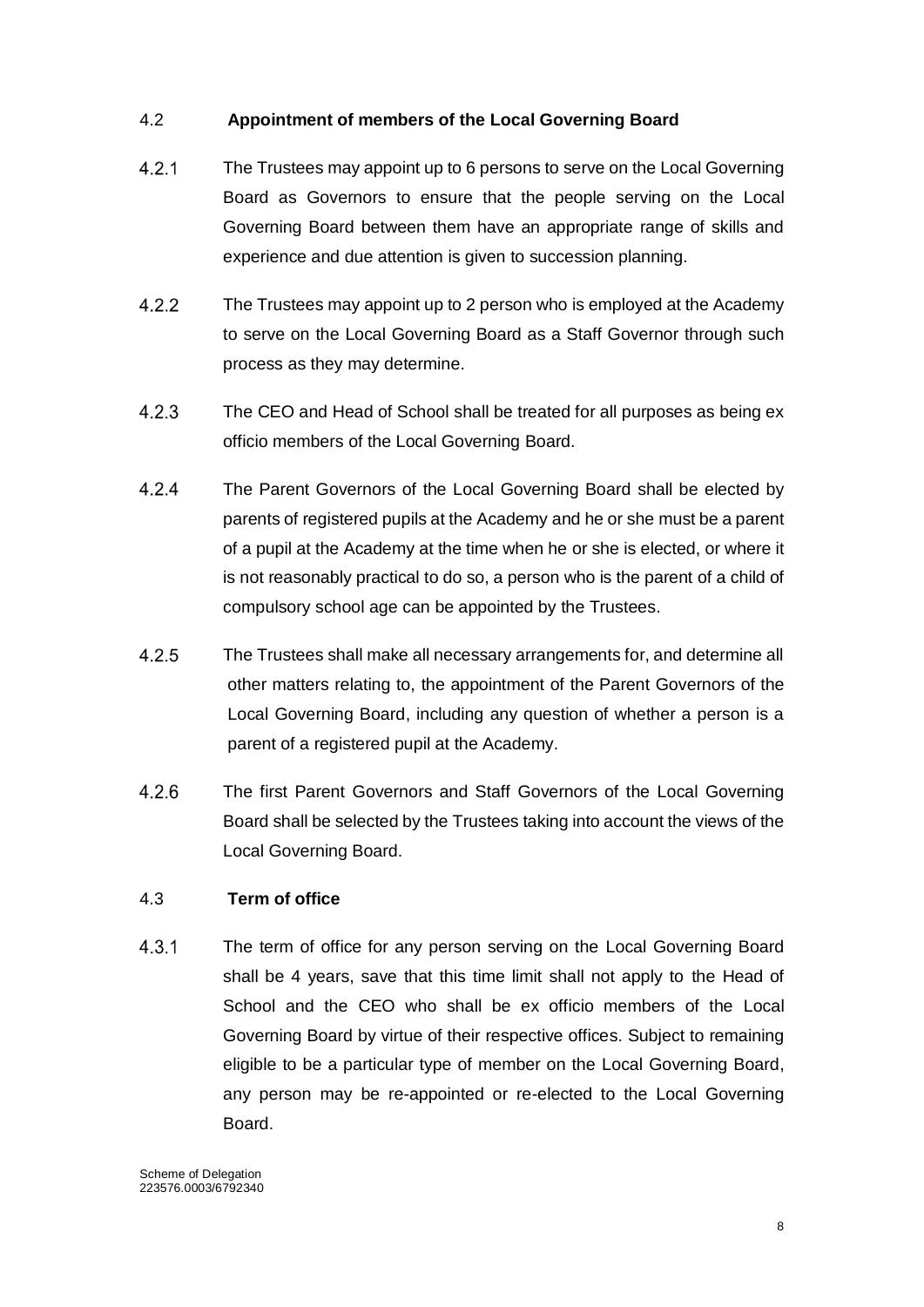## 4.4 **Resignation and removal**

- $4.4.1$ A person serving on the Local Governing Board shall cease to hold office if he or she resigns his or her office by notice to the Local Governing Board (but only if at least 3 persons will remain in office when the notice of resignation is to take effect).
- $4.4.2$ A person serving on the Local Governing Board shall cease to hold office if he or she is removed by the Trustees. Whilst at the same time as acknowledging that no reasons need to be given for the removal of a person who serves on the Local Governing Board by the Trustees, any failure to uphold the values of the Trust and/or the Academy or to act in a way which is appropriate in light of this Scheme will be taken into account.
- $4.4.3$ If any person who serves on the Local Governing Board in his capacity as an employee at the Academy ceases to work at the Academy then he or she shall be deemed to have resigned and shall cease to serve on the Local Governing Board automatically on termination of his work at the Academy.

#### 4.5 **Disqualification of members of the Local Governing Board**

- $4.5.1$ No person shall be qualified to serve on the Local Governing Board unless he or she is aged 18 or over at the date of his election or appointment. No current pupil of the Academy shall be entitled to serve on the Local Governing Board.
- $4.5.2$ A person serving on the Local Governing Board shall cease to hold office if he or she becomes incapable by reason of mental disorder, illness or injury of managing or administering his own affairs.
- 4.5.3 A person serving on the Local Governing Board shall cease to hold office if he or she is absent without the permission of the Chairperson of the Local Governing Board from all the meetings of the Local Governing Board held within a period of 6 months and the Local Governing Board resolves that his or her office be vacated.
- 4.5.4 A person shall be disqualified from serving on the Local Governing Board if: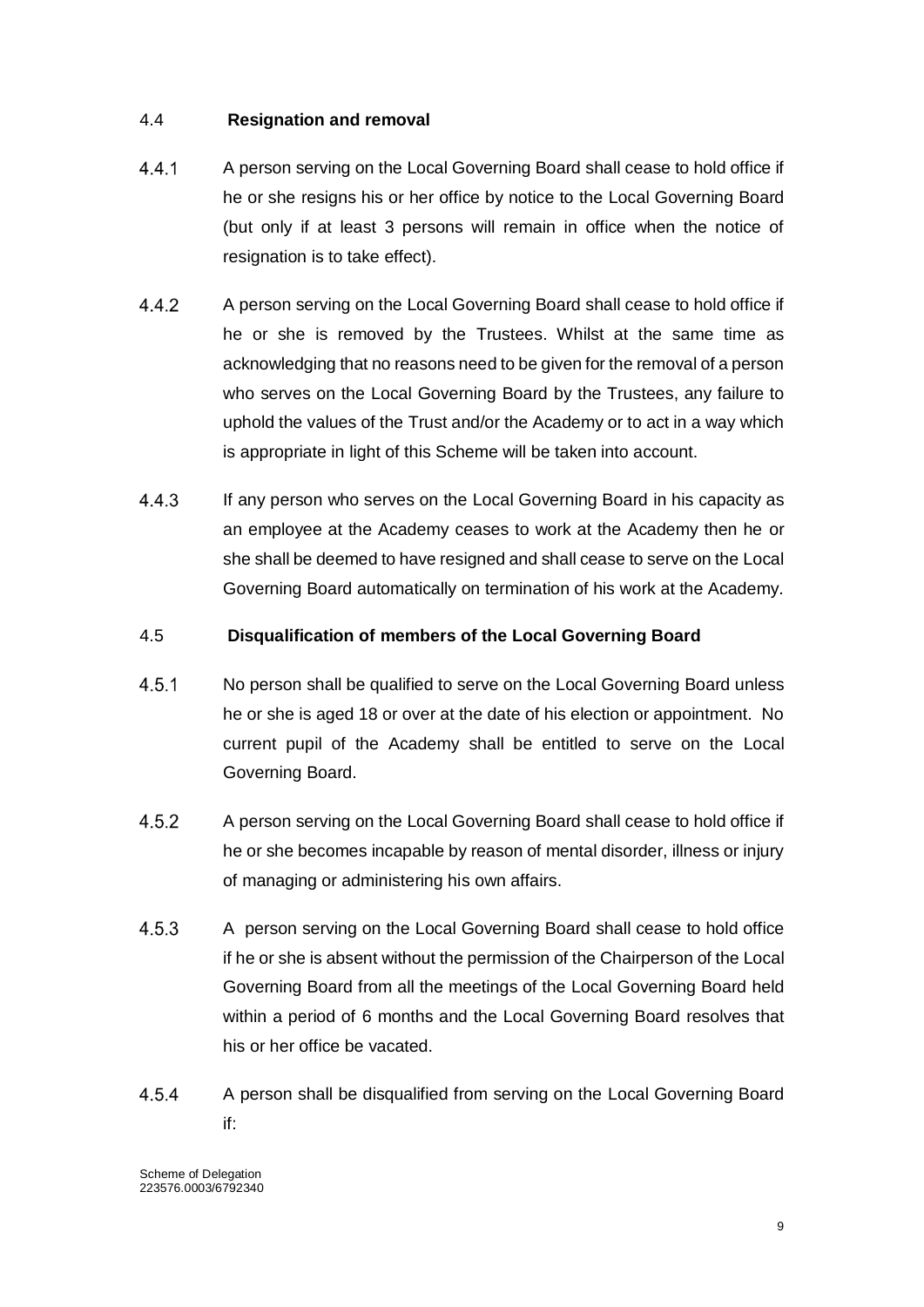- 4.5.4.1 his or her estate has been sequestrated and the sequestration has not been discharged, annulled or reduced; or
- 4.5.4.2 he or she is the subject of a bankruptcy restrictions order or an interim order.
- 4.5.5 A person shall be disqualified from serving on the Local Governing Board at any time when he or she is subject to a disqualification order or a disqualification undertaking under the Company Directors Disqualification Act 1986 or to an order made under section 429(2)(b) of the Insolvency Act 1986 (failure to pay under county court administration order).
- 456 A person serving on the Local Governing Board shall cease to hold office if he or she would cease to be a trustee by virtue of any provision in the Companies Act 2006 or is disqualified from acting as a trustee by virtue of section 72 of the Charities Act 1993 (or any statutory re-enactment or modification of that provision).
- 4.5.7 A person shall be disqualified from serving on the Local Governing Board if he or she has been removed from the office of charity trustee or trustee for a charity by an order made by the Charity Commission or the High Court on the grounds of any misconduct or mismanagement in the administration of the charity for which he was responsible or to which he or she was privy, or which he by his conduct contributed to or facilitated.
- 4.5.8 A person shall be disqualified from serving on the Local Governing Board at any time when he or she is:
- 4.5.8.1 included in the list kept by the Secretary of State under section 1 of the Protection of Children Act 1999; or
- 4.5.8.2 disqualified from working with children in accordance with Section 35 of the Criminal Justice and Court Services Act 2000; or
- 4.5.8.3 barred from regulated activity relating to children (within the meaning of section 3(2) of the Safeguarding Vulnerable Groups Act 2006).
- 4.5.9 A person shall be disqualified from serving on the Local Governing Board if he or she is a person in respect of whom a direction has been made under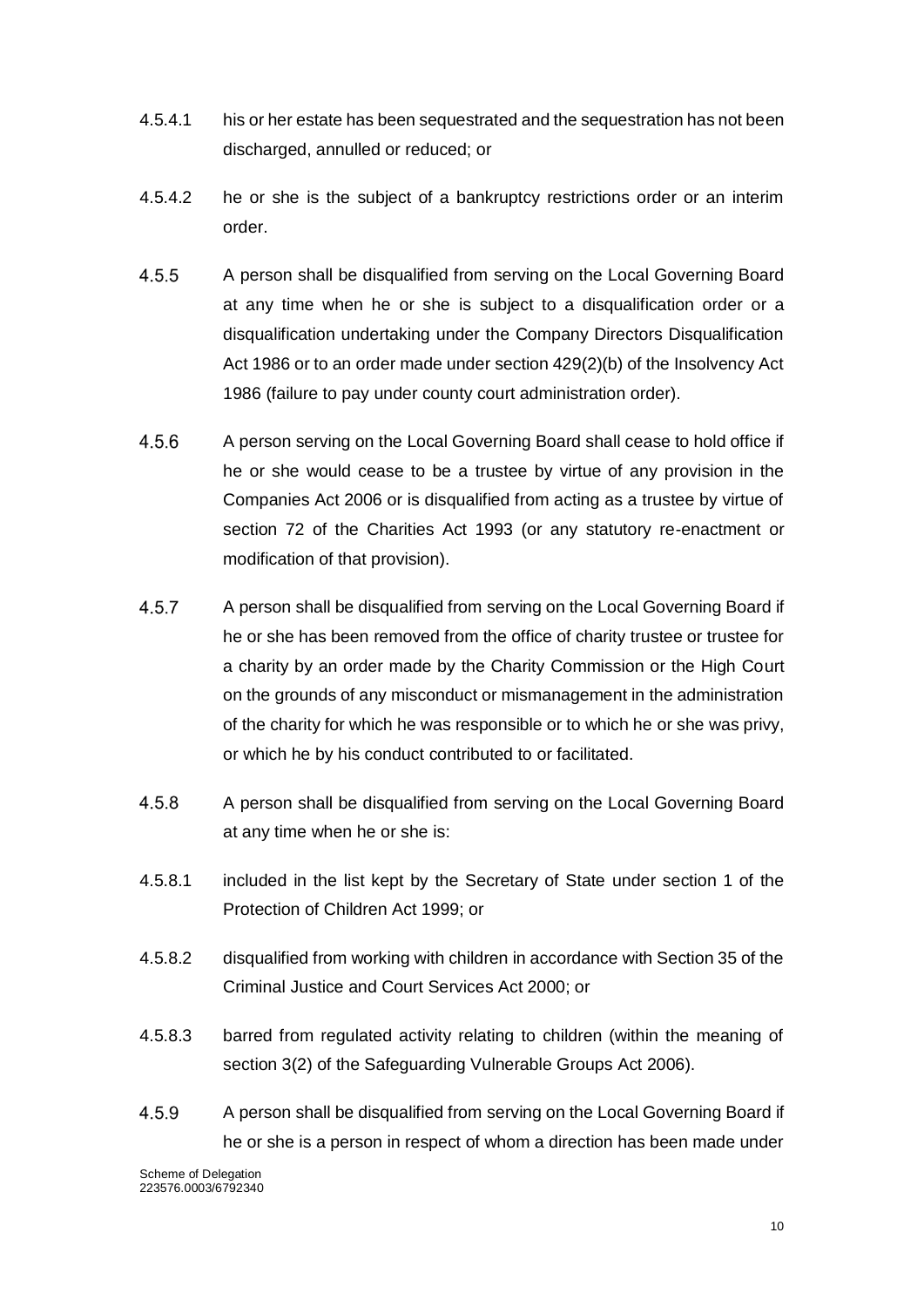section 142 of the Education Act 2002 or is subject to any prohibition or restriction which takes effect as if contained in such a direction.

- 4.5.10 A person shall be disqualified from serving on the Local Governing Board where he or she has, at any time, been convicted of any criminal offence, excluding any that have been spent under the Rehabilitation of Offenders Act 1974 as amended, and excluding any offence for which the maximum sentence is a fine or a lesser sentence except where a person has been convicted of any offence which falls under section 72 of the Charities Act 1993.
- 4.5.11 After the Academy has opened, a person shall be disqualified from serving on the Local Governing Board if he or she has not provided to the Chairperson of the Local Governing Board a criminal records certificate at an enhanced disclosure level under section 113B of the Police Act 1997 (or such other statutory equivalent as may be required from time to time). In the event that the certificate discloses any information which would in the opinion of either the Chairperson or the Head of School confirm their unsuitability to work with children that person shall be disqualified. If a dispute arises as to whether a person shall be disqualified, a referral shall be made to the Secretary of State to determine the matter. The determination of the Secretary of State shall be final.
- 4.5.12 This clause 4.5.12 and clause 4.1.5 shall also apply to any member of any committee of the Local Governing Board who is not a Governor.

#### 4.6 **Associate members of the Local Governing Board**

- $4.6.1$ The Trustees may appoint associate members to attend Local Governing Board meeting including the Chief Operating Officer ("**COO**") and Associate Head Teacher ("**AHT**").
- 4.6.2 Associate members may be invited to attend meetings or part meetings only either to report to the meeting or to attend on an observer basis.
- 4.6.3 The contribution made by associate members is purely advisory and the associate members shall not be entitled to vote.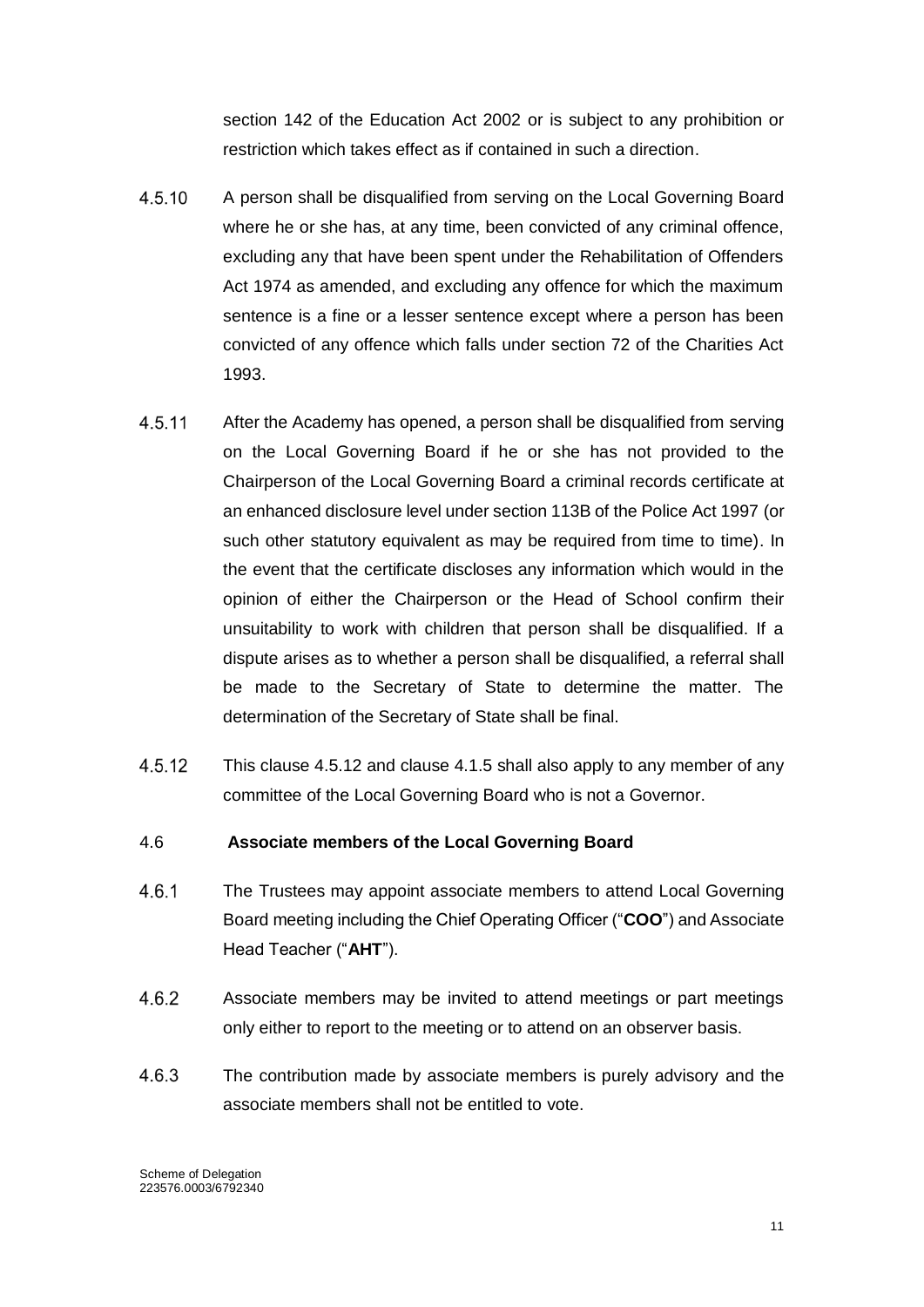$4.6.4$ The Trustees reserve the right to refuse an associate from attending any further meetings.

#### <span id="page-12-0"></span>**5 DELEGATED POWERS**

#### 5.1 **General Provisions**

- $5.1.1$ Subject to the provisions of the Companies Act 2006, the Articles and this Scheme and to any directions given by the Members of the Trust by special resolution, the Trustees may delegate functions to the Local Governing Board who may exercise the powers of the Trust in so far as they relate to the Academy.
- 512 In general terms, the responsibility of the Trustees and CEO in so far as the business of the Academy is concerned is to: set the strategic direction; determine the policy and procedures of the Academy; hold the Academy to account and provide challenge and support to the Head of School. The Trustees are free to decide what constitutes a strategic issue, having regard to all the circumstances.
- $5.1.3$ The Trustees may delegate functions to the Local Governing Board that relate to:
- 5.1.3.1 the day-to-day life of the Academy; the health, safety and safeguarding arrangements; the implementation of the Academy's curriculum plans; the arrangements for teaching and learning;
- 5.1.3.2 the culture and traditions of the Academy;
- 5.1.3.3 compliance with policies;
- 5.1.3.4 communication and the appropriate formation of relationships with parents of pupils attending the Academy to work with and support them in their role as primary educators of their children;
- 5.1.3.5 relationships with other local schools, agencies and businesses, as well as the wider neighbourhood community, that enhances the quality of education provided by the Academy for its pupils;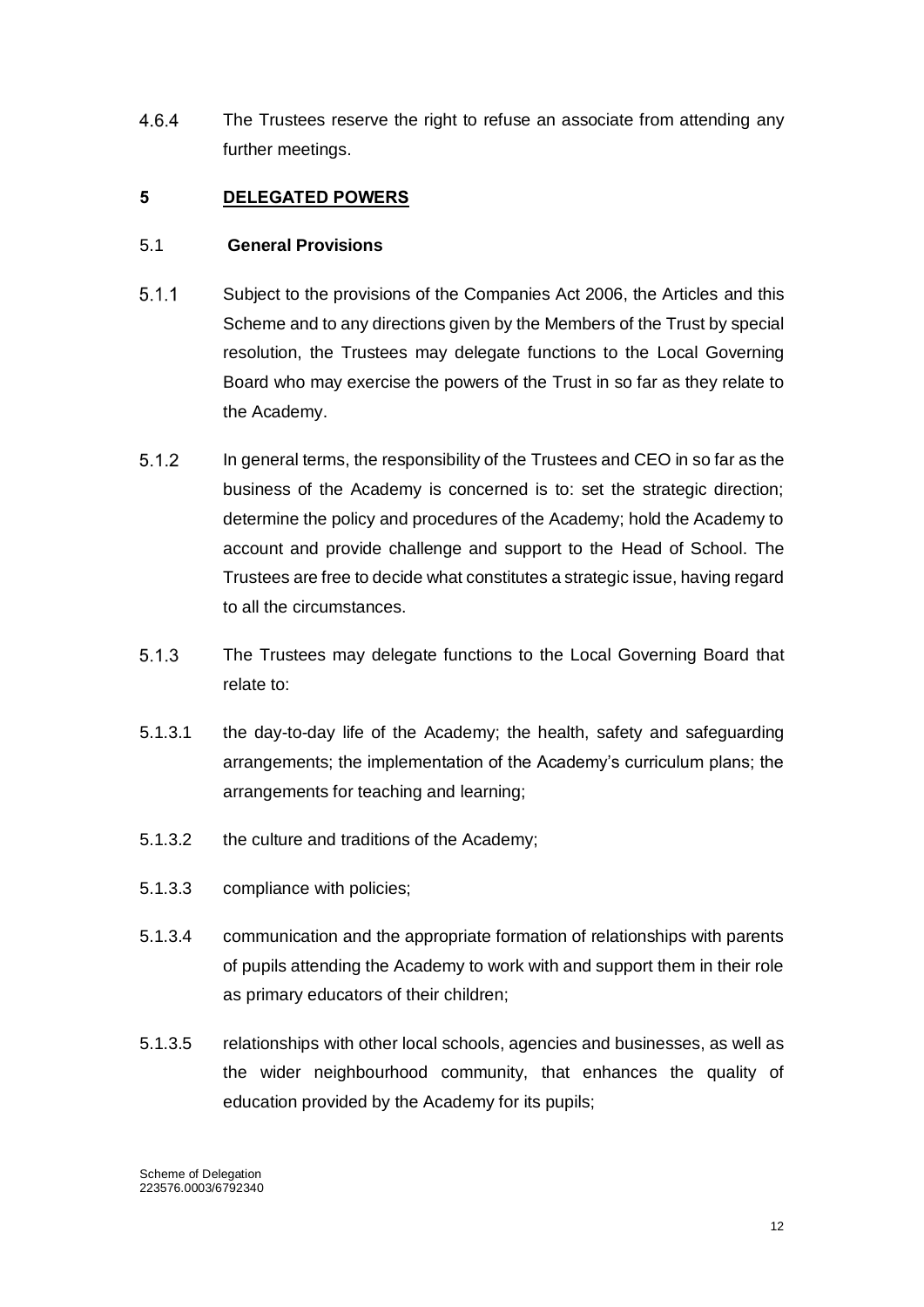- 5.1.3.6 providing evaluative feedback and supporting evidence to the Trustees on the impact and effectiveness of both the Trust's and the Academy's collective and individual: aims and objectives; policies; targets; and plans; and
- 5.1.3.7 considering the school budget ahead of final approval by the Board of Trustees.
- $5.1.4$ In the exercise of its powers and functions, the Local Governing Board will have due regard to all advice given by the CEO and the Trustees.

## 5.2 **Ethos and Values**

- $521$ Whilst the Local Governing Board shall be responsible for ensuring that the Academy is conducted in accordance with its ethos and values referred to in clause 2 of this Scheme, the determination of the Academy's ethos and mission statement shall be the responsibility of the Trustees.
- 5.2.2 At all times, the Trustees and the Local Governing Board shall ensure that the Academy is conducted in accordance with the objects of the Trust and any agreement entered into with the Secretary of State for the funding of the Academy.

## 5.3 **Curriculum and Standards**

- 531 The Local Governing Board shall be responsible for the delivery and review of the curriculum but shall have regard to, and comply with, any views or directions of the Trustees in recognition of the Trustees' obligation to the Secretary of State to provide a broad and balanced curriculum.
- $5.3.2$ The Local Governing Board shall be responsible for the standards achieved by the Academy and the pupils attending the Academy but shall follow such advice and recommendations of the CEO as he or she may issue from time to time.
- 5.3.3 The Local Governing Board shall be responsible for the delivery and review from time to time of the Academy's admissions policy provided that no change will be made to the admissions criteria without consultation with the CEO and the written consent of the Trustees.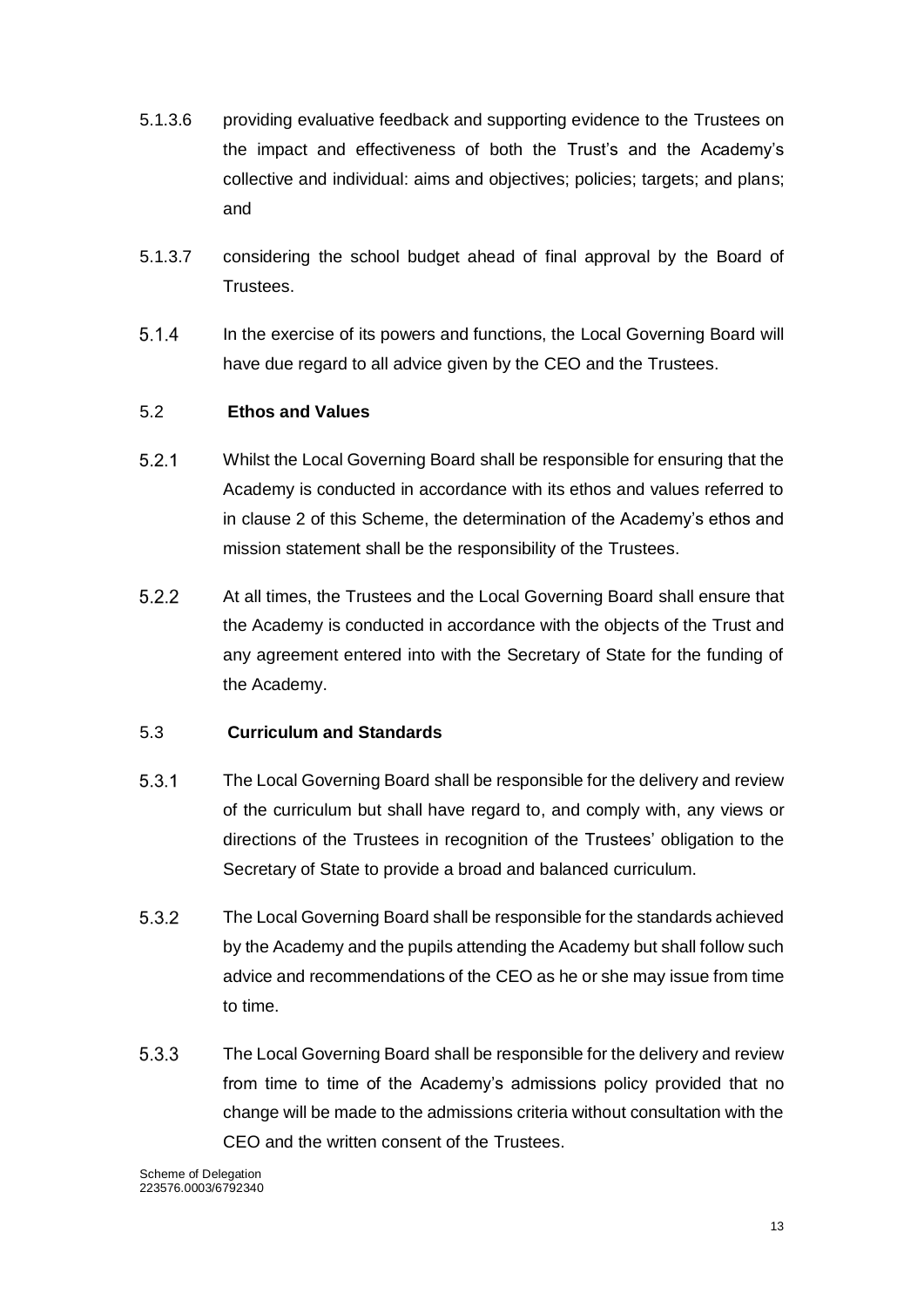$5.3.4$ Any decision to expand the Academy shall be that of the Trustees, having regard to the views of the Local Governing Board.

# 5.4 **Regulatory Matters**

 $5.4.1$ The Trust and the Local Governing Board shall have the responsibility for the satisfaction and observance of all regulatory and legal matters, and shall do all such things as the Trustees may specify as being necessary to ensure that the Trust is meeting its legal obligations.

## 5.5. **HEALTH AND SAFETY AND SAFEGUARDING**

5.5.1. The Local Governing Body shall follow instructions and recommendations of the Trustees about Health and Safety and Safeguarding of each Academy as reasonably required. Health and Safety and Safeguarding shall be added to the business agenda of the Trust Board meetings as often as the Trustees shall reasonably require.

# **FINANCE AND GENERAL PURPOSE COMMITTEE**

## 5.6 **Finance**

- 5.6.1 In acknowledgement of the receipt by the Trust of funds in relation to each Academy, provided by the Secretary of State, donated to the Trust and generated from the activities of the Trust, the Trustees delegate to the Finance and General Purpose Committee (the "**F&GP Committee**") the responsibility to manage and expend all monies received on account of each Academy for the purposes of the Academy less an amount to be determined each year by the Trustees acting reasonably in order to benefit all the academies working collaboratively.
- 5.6.2 The accounts of the Trust shall be the responsibility of the Trustees but the F&GP Committee shall provide such information about the finances of each Academy as often and in such format as the Trustees shall reasonably require.
- 5.6.3 The F&GP Committee shall ensure that proper procedures are put in place for the safeguarding of funds and that the requirements of the Academies Financial Handbook are observed at all times as well as any requirements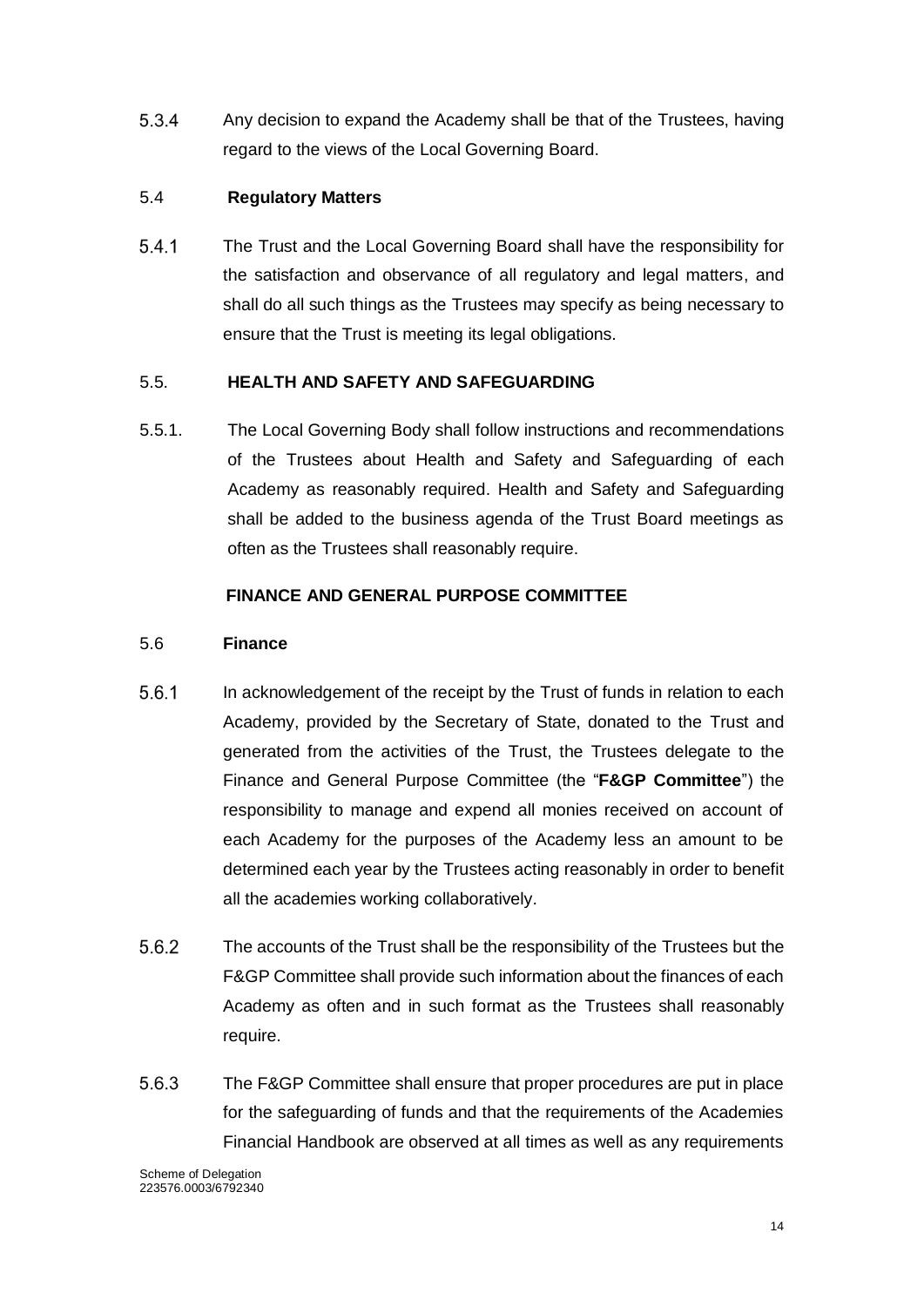and recommendations of the Trustees, the Secretary of State and the Education Funding Agency.

- 5.6.4 The Local Governing Board agrees to adhere and comply with the Terms of Reference for Finance provided to the Local Governing Board by the Trustees from time to time.
- 5.6.5 The CEO will inform the F&GP Committee in the event that any need for significant unplanned expenditure in excess of £10,000 is required by any of the Academies. The F&GP will be responsible for setting appropriate spending thresholds and for approving all expenditure.
- 566 The F&GP Committee shall develop appropriate risk management strategies and shall at all times adopt financial prudence in managing the financial affairs of the Trust to ensure compliance with the Academies Financial Handbook and all government recommended policies and requirements in so far as these relate to the Academy.

#### 5.7 **Premises**

- $5.7.1$ The routine maintenance of the buildings and facilities used in respect of each Academy is the responsibility of the Local Governing Board, whilst any material developments or proposed material capital expenditure shall be the responsibility of the Trustees and/or the F&GP Committee.
- 5.7.2 The insurance arrangements for the land and buildings used by the Academy will be the responsibility of the Trustees who shall recover the costs from the budget delegated to the Local Governing Board.

#### 5.8 **Staff / HR**

- 5.8.1 The Trustees shall be responsible for appointing the Head of School, the Deputy Head of School, the COO, AHT, the Deputy Head and any other senior roles they determine of each Academy, having regard of the views of the CEO and the Local Governing Board as appropriate.
- 5.8.2 The Trustees may delegate such powers and functions as they consider are required to the Head of School and Local Governing Board for the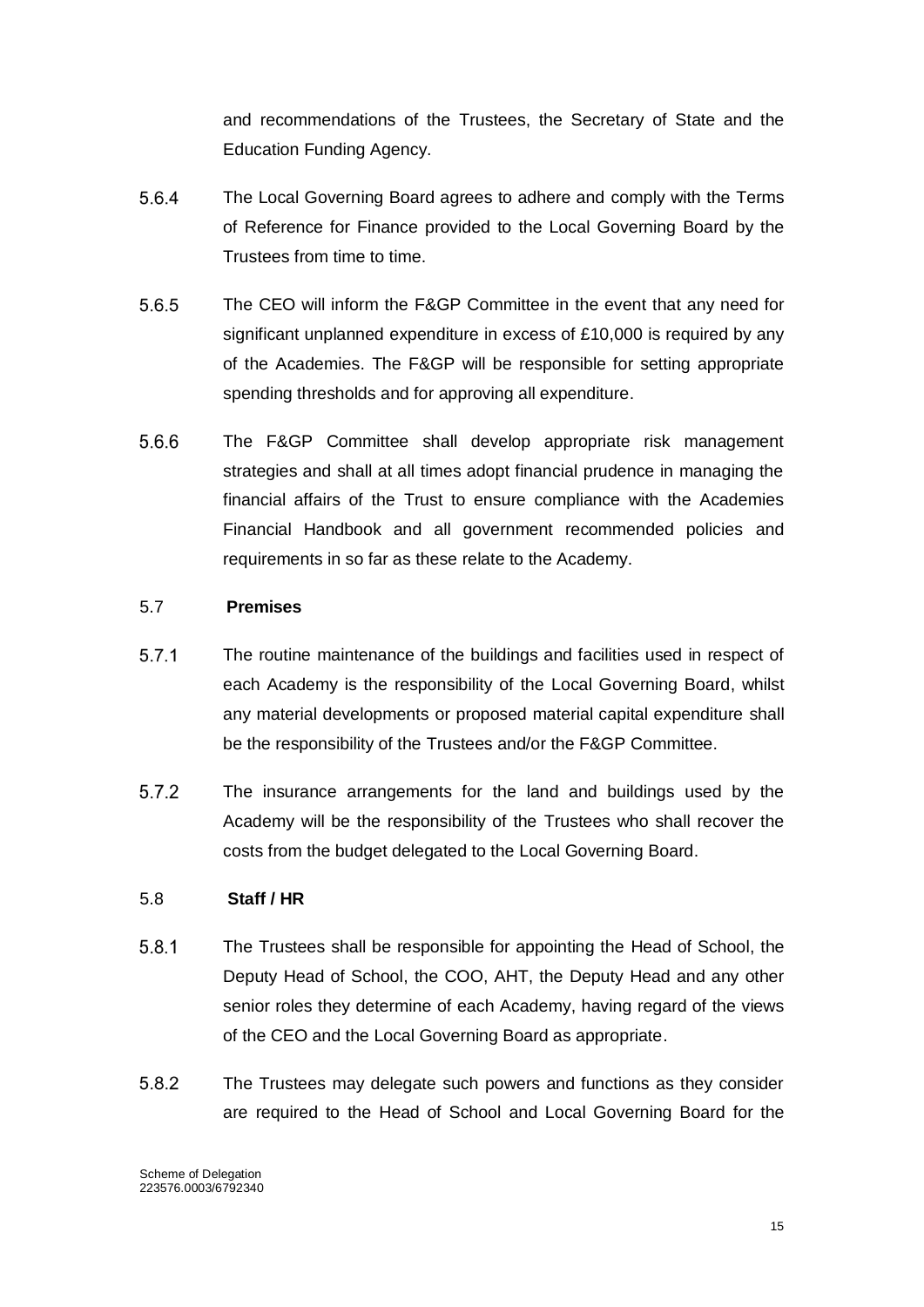internal organisation, management and control of each Academy (including the implementation of all policies approved by the CEO and the Trustees).

- 5.8.3 The Trustees may delegate the ability to the CEO and Local Governing Board to appoint other staff and may elect to adopt an employment of staff grid for the management of all staff employed by each Academy.
- 5.8.4 The Trustees may delegate the ability to the CEO and Trustees to put in place procedures for the proper performance management, professional and personal development of staff, including the Head of School.

#### 5.9 **Extended Schools and Business Activities**

5.9.1 The undertaking of any activities which may be described as part of the Academy's "extended schools' agenda" or any designed to generate business income shall be the responsibility of the Local Governing Board and the F&GP Committee save that such activities shall only be undertaken in a manner consistent with any policy set by the Trustees and having regard to the viability of such activities, the impact on the Academy's activities and any financial implications, such as the threat of taxation in light of the Trust's charitable objects and any threat to funding provided by the Secretary of State.

#### <span id="page-16-0"></span>**6 OPERATIONAL MATTERS**

- 6.1 The Local Governing Board shall comply with the obligations set out in Schedule 3 which deals with the day to day operation of the Local Governing Board.
- 6.2 The Local Governing Board will adopt and will comply with all policies that are approved by the Trustees and adopted by the Trust from time to time (collectively the "**Policies**").
- 6.3 All of the Governors have a duty to act independently and not as agents of those who may have appointed them and will act with integrity, objectivity and honesty in the best interests of the Trust and the Academy and shall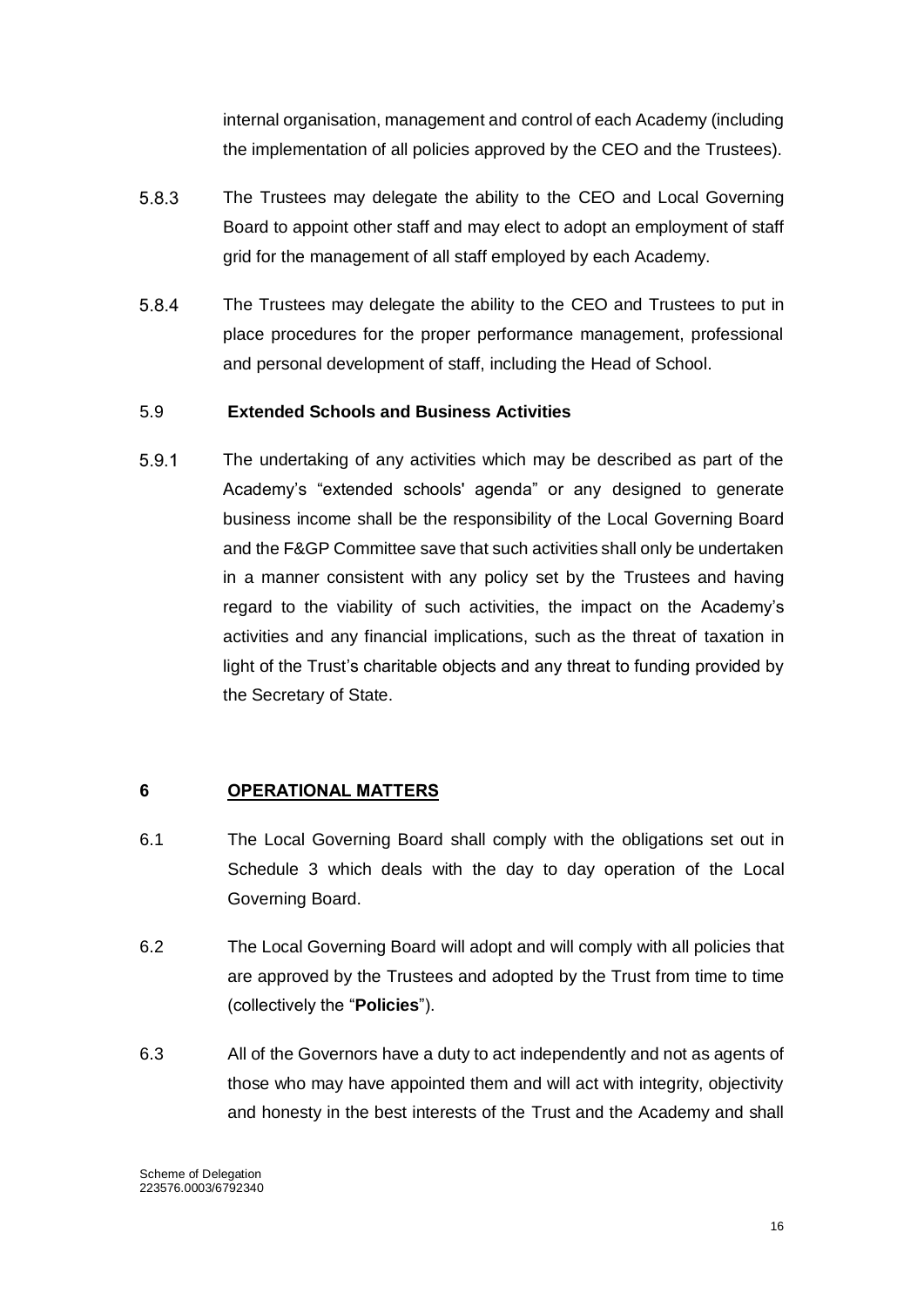be open about decisions and be prepared to justify those decisions except in so far as any matter may be considered confidential.

- 6.4 The Local Governing Board will review its practices on a regular basis, having regard to recommendations made by the CEO and where appropriate the Trustees from time to time, in order to ensure that the governance of the Academy is best able to adapt to the changing educational, political, and legal environment.
- 6.5 The Local Governing Board shall provide such data and information regarding the business of the Academy and the pupils attending the Academy as the Trustees may require from time to time.
- 6.6 The Local Governing Board shall submit to:
- 6.6.1 any inspections by the CEO and the Trustees; and
- 6.6.2 any inspections pursuant to section 48 of the Education Act 2005,

to assess how well the Academy is being managed in light of the additional responsibilities and expectations of schools which are academies.

6.7 The Local Governing Board shall work closely with and shall promptly implement any advice or recommendations made by the Trustees in the event that intervention is either threatened or is carried out by the Secretary of State or their Ofsted judgement is category 3 or 4 and the Trustees expressly reserve the unfettered right to review or remove any power or responsibility conferred on the Local Governing Board under this Scheme in such circumstances.

## <span id="page-17-0"></span>**7 REVIEW**

- 7.1 This Scheme shall operate from the Effective Date in respect of the named Academy.
- 7.2 Notwithstanding this being the first Scheme to apply in respect of the Academy, the Trustees will have the absolute discretion to review this Scheme at least on an annual basis and to alter any provisions of it.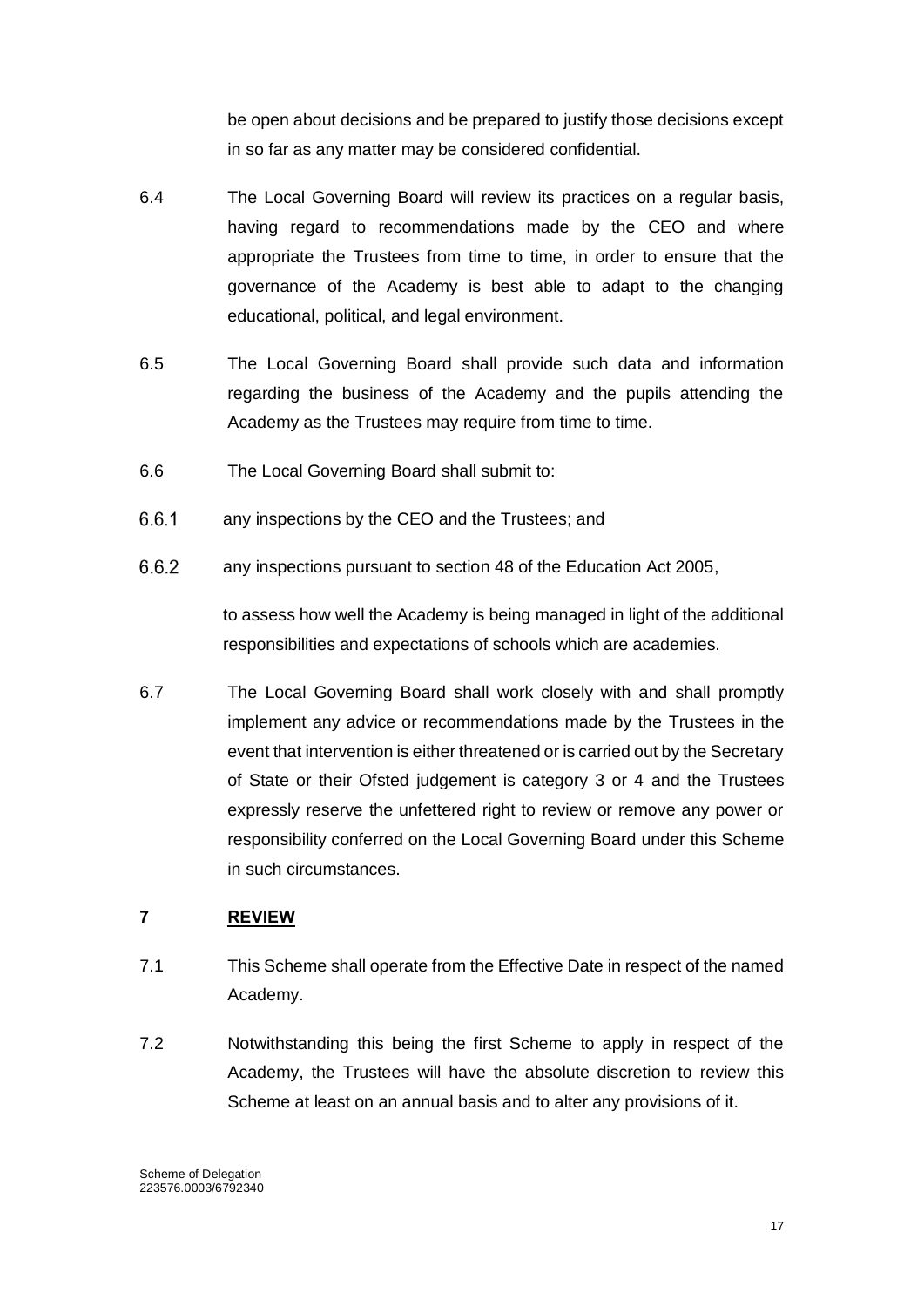7.3 In considering any material changes to this Scheme or any framework on which it is based, the Trustees will consider the interests of the Trust as a whole.

# <span id="page-18-0"></span>**8 WAIVER**

- 8.1 A waiver of any right or remedy under this Scheme is only effective if given in writing and shall not be deemed a waiver of any subsequent breach or default. A failure or delay by a party to exercise any right or remedy provided under this Scheme or by law shall not constitute a waiver of that or any other right or remedy, nor shall it preclude or restrict any further exercise of that or any other right or remedy.
- 8.2 No single or partial exercise of any right or remedy provided under this Scheme or by law shall preclude or restrict the further exercise of any such right or remedy.

# <span id="page-18-1"></span>**9 SEVERANCE**

- 9.1 If any provision of this Scheme (or part of any provision) is found by any court or other authority of competent jurisdiction to be invalid, illegal or unenforceable, that provision or part-provision shall, to the extent required, be deemed not to form part of the Scheme, and the validity and enforceability of the other provisions of this Scheme shall not be affected.
- 9.2 If a provision of this Scheme (or part of any provision) is found to be illegal, invalid or unenforceable, the provision shall apply with the minimum modification necessary to make it legal, valid and enforceable.

## <span id="page-18-2"></span>**10 RIGHTS OF THIRD PARTIES**

A person who is not a party to this Scheme shall not have any rights under or in connection with it.

## <span id="page-18-3"></span>**11 NOTICES**

11.1 Any notice given to a party under or in connection with this Scheme shall be in writing and shall be: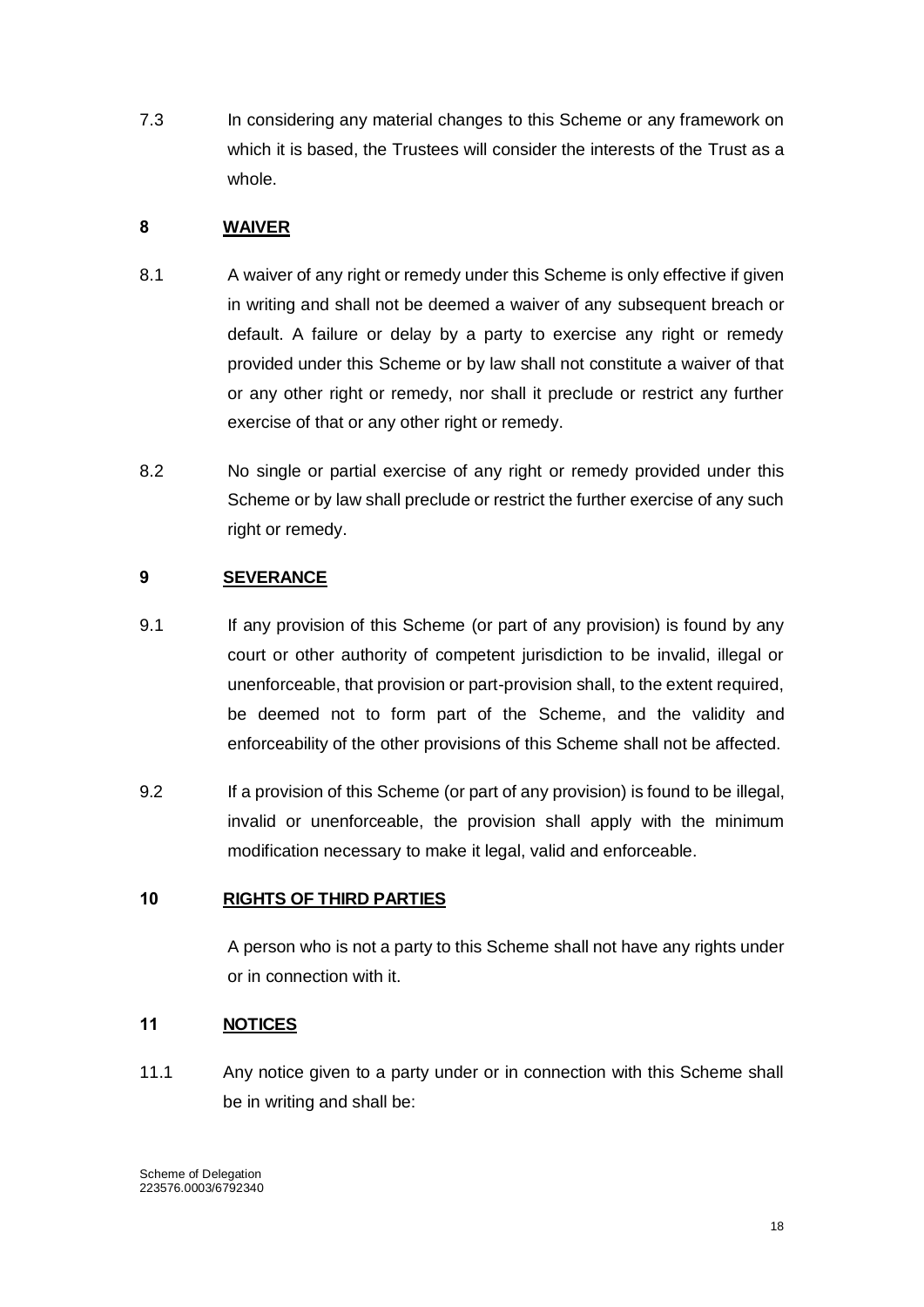- 11.2 delivered by hand or by pre-paid first-class post or other next working day delivery service at the address of the relevant party as stated at the beginning of this Scheme or such other address as the relevant party may provide to the other party in writing from time to time; or
- 11.3 sent by fax to the fax number provided by the relevant party to the other party in writing from time to time.
- 11.4 Any notice shall be deemed to have been received:
- 11.4.1 if delivered by hand, on signature of a delivery receipt;
- 11.4.2 if sent by pre-paid first-class post or other next working day delivery service, at 9.00 am on the second Business Day after posting; and
- 11.4.3 if sent by fax, at 9.00 am on the next Business Day after transmission.
- 11.5 For the avoidance of doubt, "writing" shall not include e-mail for the purposes of this clause.

#### <span id="page-19-0"></span>**12 GOVERNING LAW AND JURISDICTION**

- 12.1 This Scheme and any dispute or claim arising out of or in connection with it or its subject matter or formation (including non-contractual disputes or claims), shall be governed by, and construed in accordance with, the laws of England and Wales.
- 12.2 The parties irrevocably agree that the courts of England and Wales shall have exclusive jurisdiction to settle any dispute or claim that arises out of or in connection with this Scheme or its subject matter or formation (including non-contractual disputes or claims).

This Scheme has been entered into as a Deed on the date stated at the beginning of it.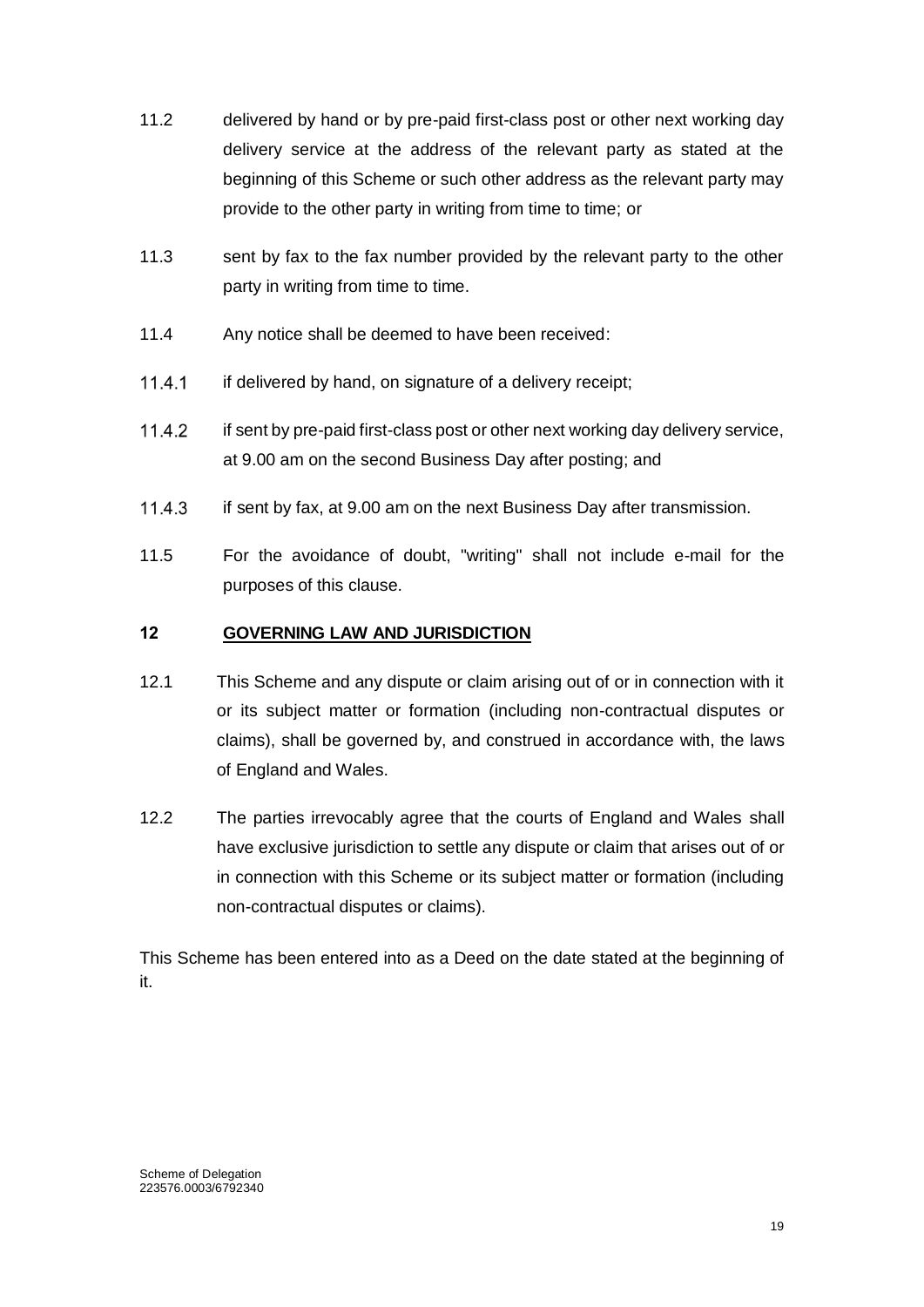# **SCHEDULE 1**

# **LIST OF GOVERNORS**

#### <span id="page-20-0"></span>**Chair of Governors:**

Vice Chair of Governors:

Parent Governors:

Foundation Governors:

Head of School: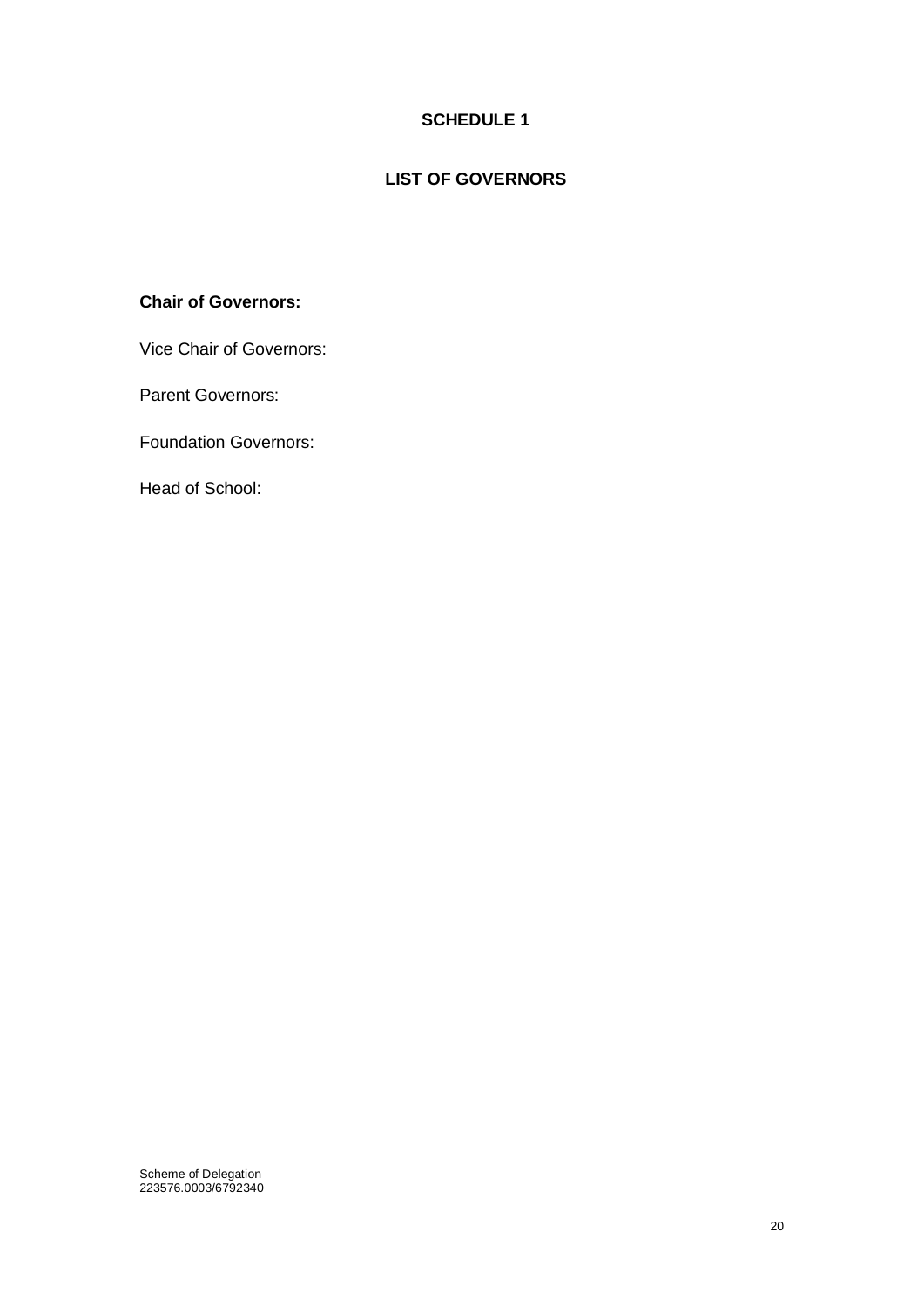# **SCHEDULE 2**

# <span id="page-21-0"></span>**DEED OF ADHERENCE TO BE EXECUTED BY EACH GOVERNOR**

## **ON BEING APPOINTED (PURSUANT TO CLAUSE 4.1.5)**

[*Date*]

# **[NAME OF ACADEMY]**

**DEED OF ADHERENCE**

## **BETWEEN**

**THE COMPANY**

**AND** 

**[***NAME OF EACH SUBSEQUENT GOVERNOR APPOINTEE***]**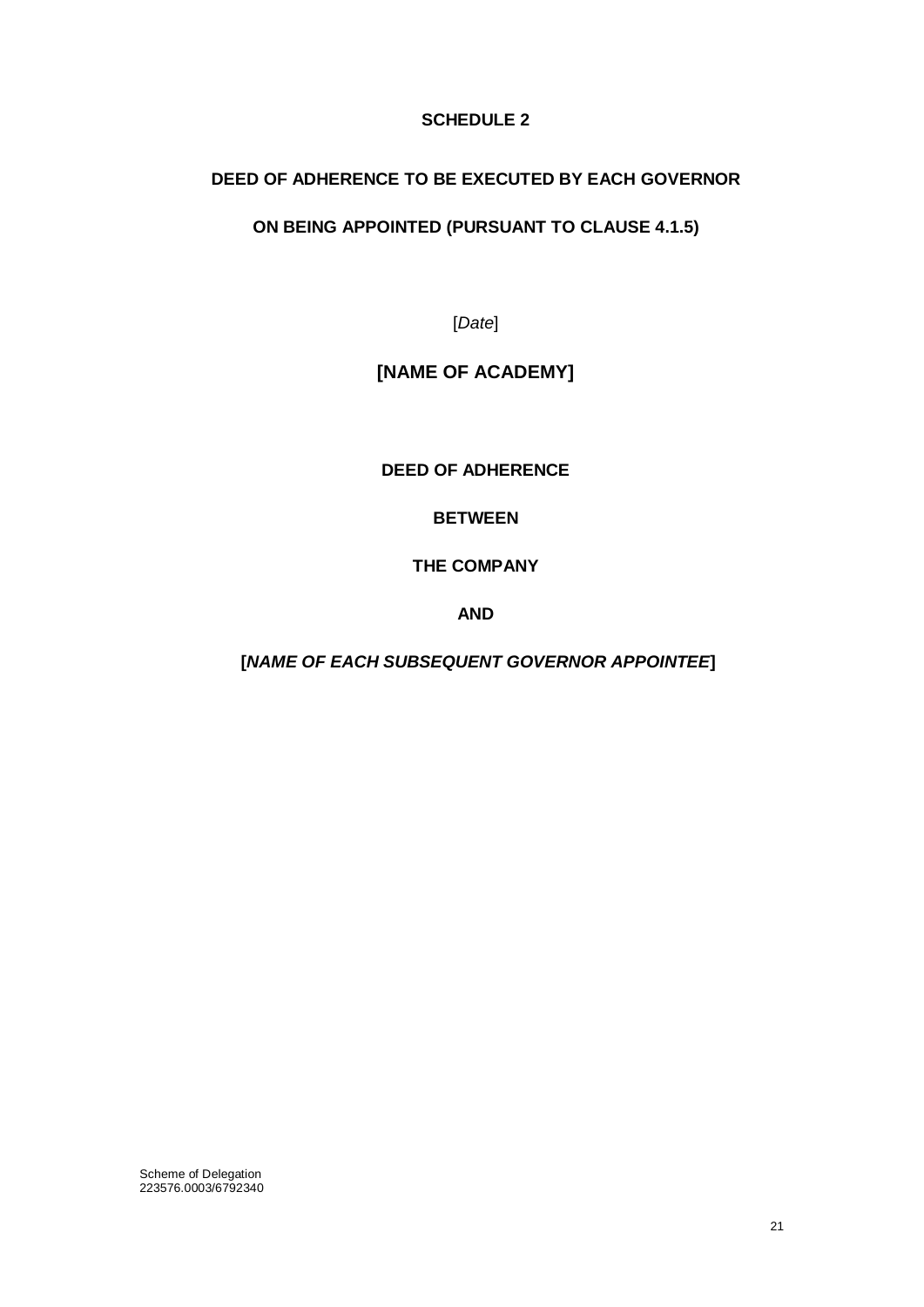# **THIS DEED** is dated [*insert date*]

# **PARTIES**

(1) **[SHINE ACADEMIES]** incorporated and registered in England and Wales with company number [COMPANY REGISTERED NUMBER] whose registered office is at [REGISTERED OFFICE ADDRESS OF MULTI ACADEMY TRUST] (the "**Company**"); and

# (2) **[***Name of the new Governor***].**

# **BACKGROUND**

(A) [*Name of the new Governor*] [is nominated] [is appointed] [has been duly elected] as a [Staff] [Parent] Governor for [name of Academy] [under the provisions of [4.2.1], [4.2.2], [4.2.3] or [4.2.4] of that Academy's Scheme].

## 1. **AGREED TERMS**

## 1.1 **Interpretation**

1.1.1. Words and expressions used in this deed shall, unless the context expressly requires otherwise, have the meaning given to them in, and be interpreted in accordance with, the Scheme.

## 1.2 **Adherence to the Scheme**

- 1.2.1 [*Name of new Governor*] hereby:
- 1.2.1.1 confirms [he/she] [is nominated][is appointed][has been duly elected] as a [Staff/Parent] Governor for [name of Academy] and accepts and is willing and able to fulfil the duties of that office;
- 1.2.1.2 acknowledges to the Company that [he/she] has been provided with, has read, and understood the terms of:
- 1.2.1.2.1 the Articles;
- 1.2.1.2.2 the Master Funding Agreement;
- 1.2.1.2.3 the Supplemental Funding Agreement applicable to the Academy;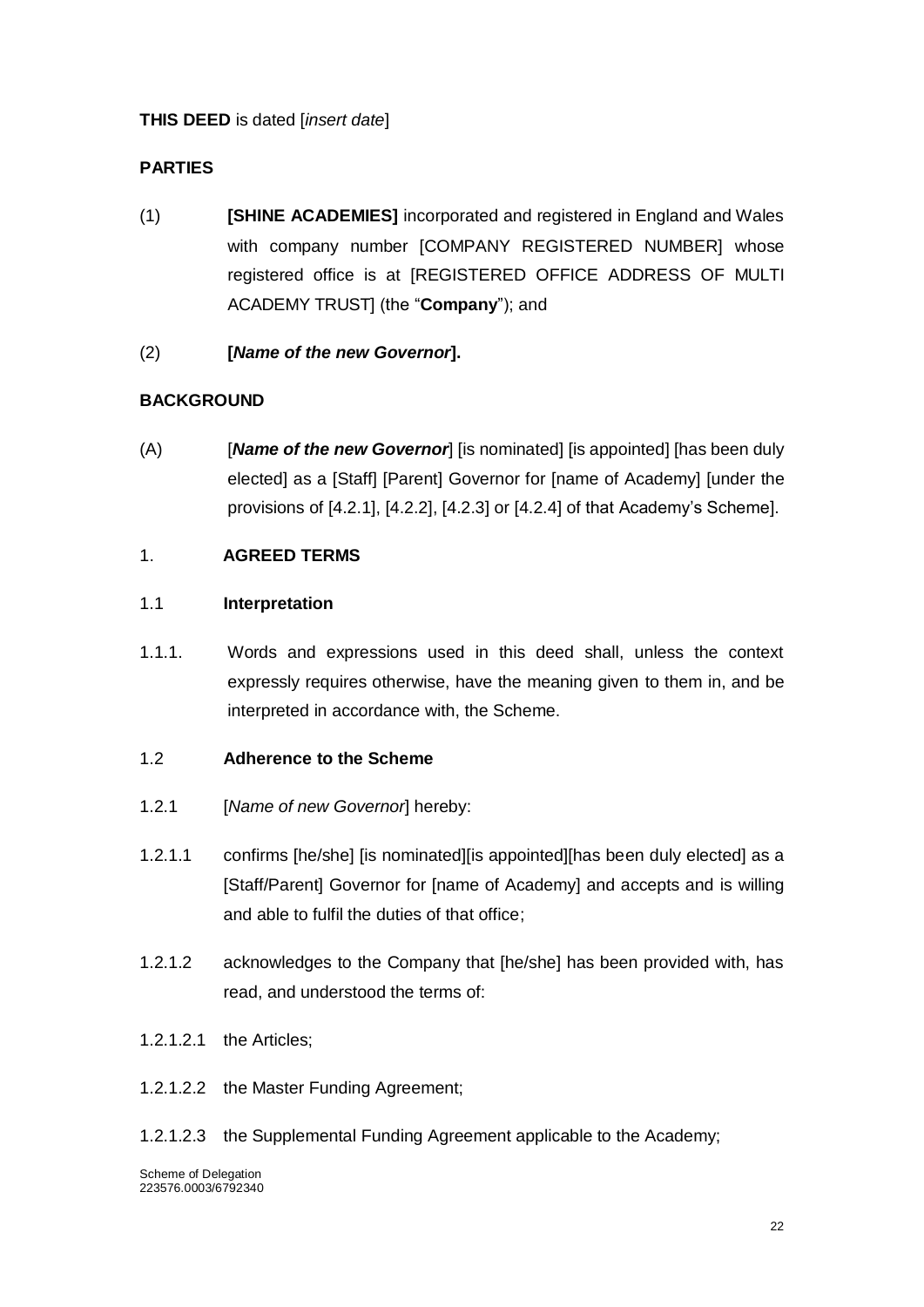#### 1.2.1.2.4 [the Church Supplemental Agreement];

- 1.2.1.2.5 the Scheme of Delegation for the Academy ("the **Scheme**"); and
- 1.2.1.2.6 *[list policies*];
- 1.2.2 undertakes to the Company to comply with the terms of the documents listed above throughout the term of [his/her] appointment as a Governor for the Academy and shall carry out and comply with the policies, directions and instructions issued by the Trustees and not, whether by any act or omission, breach or to do anything to put the Trustees in breach of their obligations under the Articles and/or the Relevant Funding Agreement insofar as their terms are applicable to the Academy.

#### 1.3 **Variation of the Scheme**

1.3.1 Schedule 1 to the Scheme (the list of Governors from time to time) shall be amended as set out in Schedule 1 to this deed. All other terms of the Scheme shall be unaffected by this deed and the Scheme shall remain in full force and effect.

#### 1.4 **Governing Law and Jurisdiction**

- 1.4.1 This deed and any disputes or claims arising out of or in connection with its subject matter or formation (including non-contractual disputes or claims) shall be governed by and construed in accordance with the laws of England and Wales.
- 1.4.2 The parties irrevocably agree that the courts of England and Wales have exclusive jurisdiction to settle any dispute or claim that arises out of or in connection with this agreement, its subject matter or formation (including non-contractual disputes or claims).

This document has been executed as a deed and is delivered and takes effect on the date stated at the beginning of it.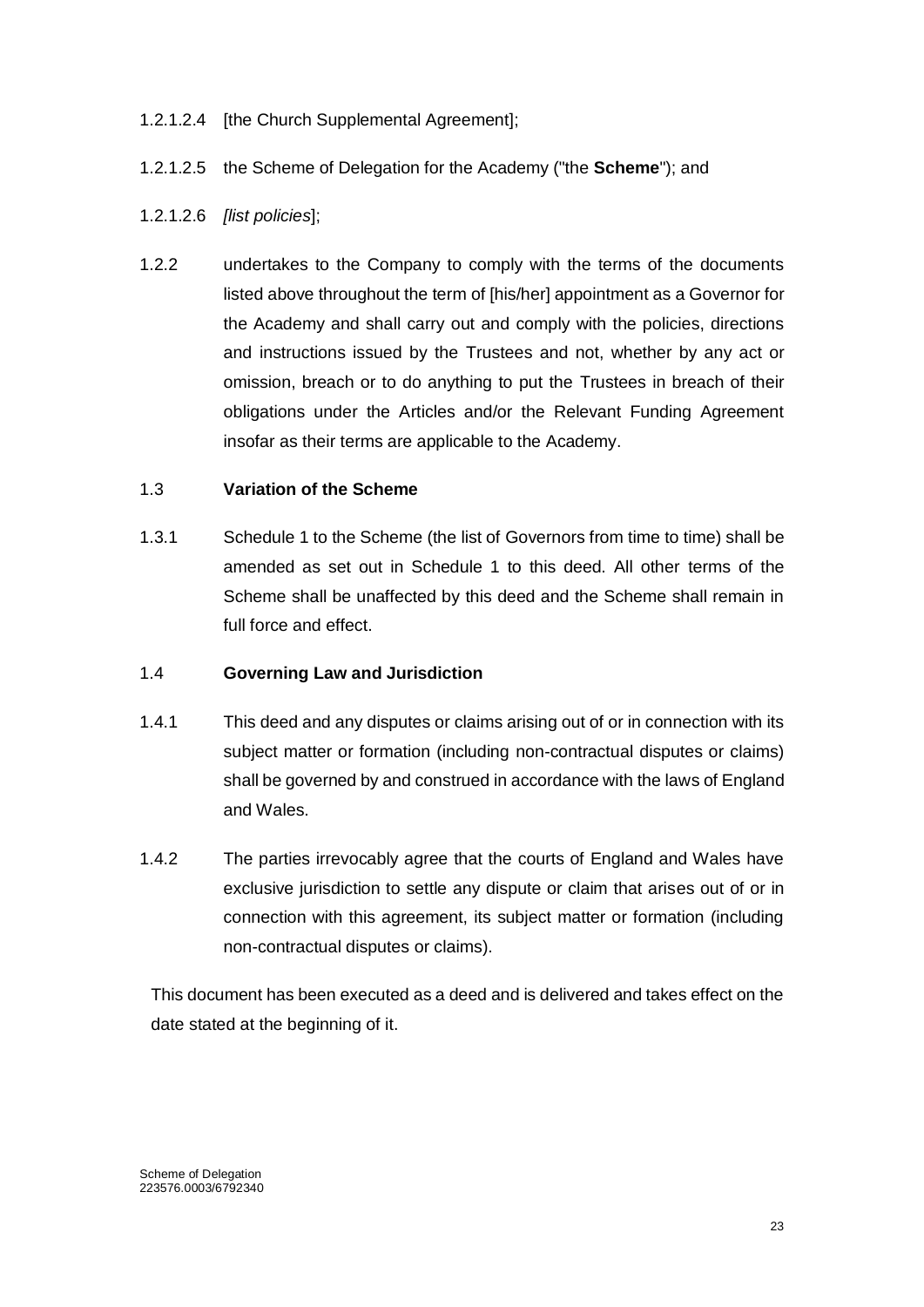#### **SCHEDULE 1 TO DEED OF ADHERENCE**

#### **LIST OF GOVERNORS FROM THE DATE OF THE DEED**

[*Insert List*]

This Deed of Adherence is signed as a **DEED** by:

[*Name of Governor*]

Signature of Governor

………………………………………………………..

Name of Governor

………………………………………………………..

In the presence of a witness:

Name of Witness

………………………………………………………..

Signature of Witness

………………………………………………………..

Address of Witness

………………………………………………………..

………………………………………………………..

………………………………………………………..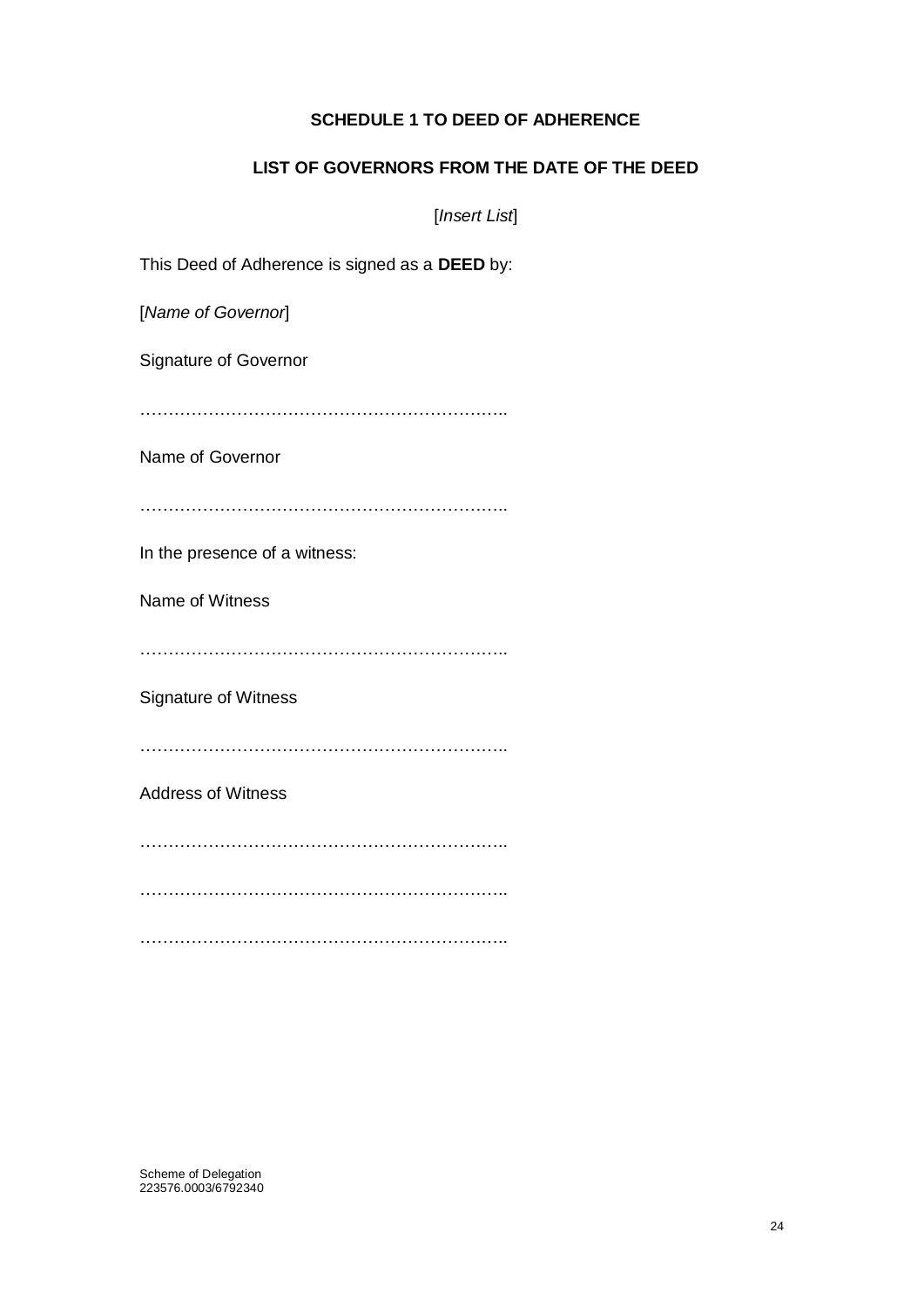# **SCHEDULE 3**

# **FUNCTIONING OF THE LOCAL GOVERNING BOARD**

# <span id="page-25-1"></span><span id="page-25-0"></span>1. **CHAIRPERSON & VICE-CHAIRPERSON OF THE LOCAL GOVERNING BOARD**

- 1.1 The Trustees shall appoint the Chairperson of the Local Governing Board (the "**Chairperson**") having regard to skills and the rule of the Local Governing Board. The term of the appointment may be between 1 and 4 years to be determined by the Trustees at the time of election.
- 1.2 The Chairperson may at any time resign his office by giving notice in writing to the Local Governing Board.
- 1.3 The Trustees may remove the Chairperson from office by passing a board resolution with a simple majority, provided that it is in the best interests of the Trust to do so.
- 1.4 The Local Governing Board shall appoint the Vice-Chairperson of the Local Governing Board (the "**Vice-Chairperson**"), having regard to skills and the views of the Trustees. The term of the appointment may be between 1 and 4 years to be determined by the Trustees at the time of election.
- 1.5 The Vice-Chairperson may at any time resign his office by giving notice in writing to the Local Governing Board.
- 1.6 The Trustees may remove the Vice-Chairperson from office by passing a board resolution with a simple majority, provided that it is in the best interests of the Trust to do so.

## <span id="page-25-2"></span>2. **CONFLICTS OF INTEREST**

2.1 Any member of the Local Governing Board who has or can have any direct or indirect duty or personal interest (including but not limited to any Personal Financial Interest) which conflicts or may conflict with his duties as a member of the Local Governing Board shall disclose that fact to the Chairperson as soon as he becomes aware of it. A person must absent himself from any discussions of the Local Governing Board in which it is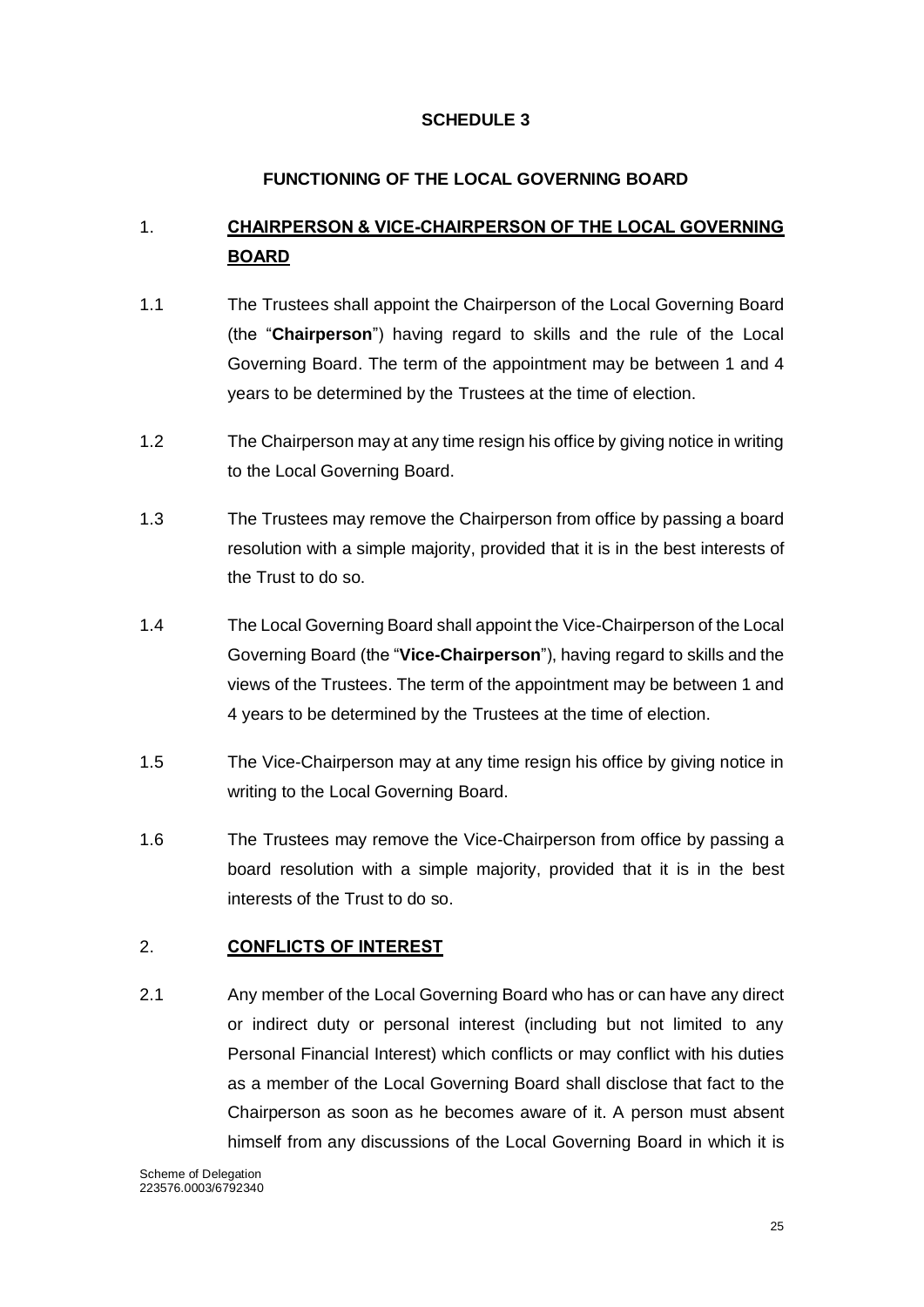possible that a conflict will arise between his duty to act solely in the interests of the Academy and any duty or personal interest (including but not limited to any Personal Financial Interest).

- 2.2 For the purpose of paragraph 2.1, a person has a Personal Financial Interest if he is in the employment of the Trust or is in receipt of remuneration or the provision of any other benefit directly from the Trust or in some other way is linked to the Trust or the Academy.
- 2.3 Any disagreement between the members of the Local Governing Board and the Head of School or any subcommittee of the Local Governing Board shall be referred to the Trustees for their determination.

#### <span id="page-26-0"></span>3. **THE MINUTES**

- 3.1 The minutes of the proceedings of a meeting of the Local Governing Board shall be drawn up and entered into a book kept for this purpose by the person authorised to keep the minutes of the Local Governing Board; and shall be signed (subject to the approval of the members of the Local Governing Board) at the same or next subsequent meeting by the person acting as Chairperson thereof. The minutes shall include a record of:
- 3.1.1 All appointments of officers made by the Local Governing Board; and
- 3.1.2 All proceedings at meetings of the Local Governing Board and of committees of the Local Governing Board including the names of all persons present at each such meeting.
- 3.2 The Chairperson shall ensure that copies of minutes of all meetings of the Local Governing Board (and such of the subcommittees as the Trustees shall from time to time notify) shall be provided to the Trustees.

#### <span id="page-26-1"></span>4. **COMMITTEES**

4.1 The Trustees may create such subcommittees of the Trustees as they see fit to ensure that the Trust and the Local Governing Board are managed and operate in an effective manner including but not limited to a subcommittee for Audit and Risk, Finance and General Purposes, Health and Safety, Safeguarding, Premises, Staff, Performance and Standards.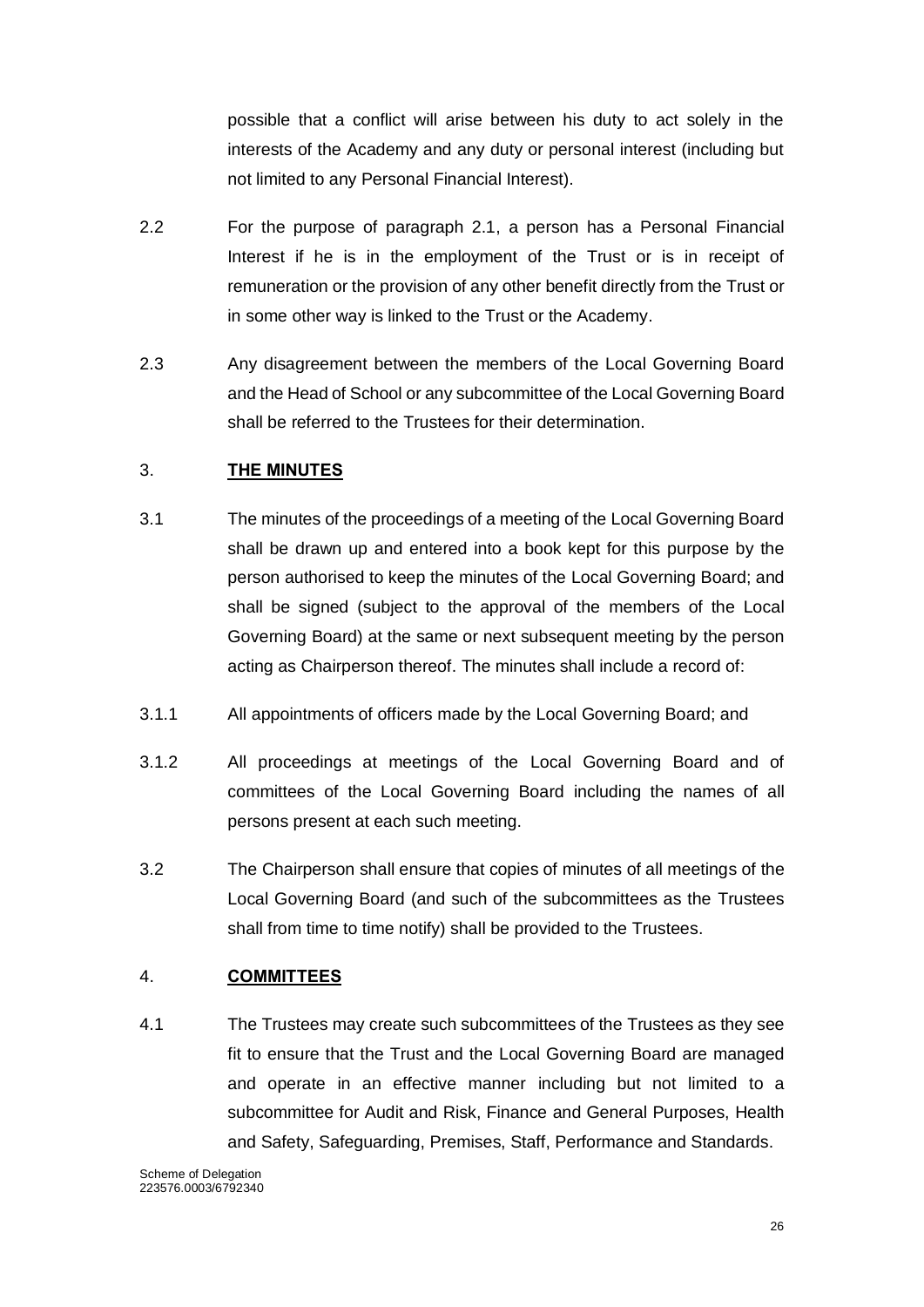- 4.2 The Trustees may elect an interim advisory board that shall, at its discretion, determine the constitution, membership and proceedings of the Local Governing Board and any subcommittee. The establishment, terms of reference, constitution and membership of any subcommittee shall be reviewed by the Trustees and the interim advisory board at least once in every six months.
- 4.3 The Trustees will regularly review the performance of the Academy and will make such recommendations and take such actions as it deems appropriate, as permitted by law, to ensure that the standards of the Academy improve.
- 4.4 Any dispute in relation to clauses 4.2 or 4.3 above shall be determined by the Trustees, in their absolute discretion, acting in accordance with the best interests of the Trust as a whole.
- 4.5 The Trustees may require the Local Governing Board to create subcommittees to perform its functions including curriculum and Health and Safety and Safeguarding.

## <span id="page-27-0"></span>5. **DELEGATION**

Where any power or function of the Trustees or the Local Governing Board is exercised by any subcommittee, any Trustee or member of the Local Governing Board, the Head of School or any other holder of an executive office, that person or subcommittee shall report to the Local Governing Board in respect of any action taken or decision made with respect to the exercise of that power or function at the meeting of the Local Governing Board immediately following the taking of the action or the making of the decision.

#### <span id="page-27-1"></span>6. **MEETINGS OF THE LOCAL GOVERNING BOARD**

- 6.1 Subject to this Scheme, the Local Governing Board may regulate its proceedings as the members of the Local Governing Board think fit.
- 6.2 The Local Governing Board shall meet at least three times in every school year. Meetings of the Local Governing Board shall be convened by the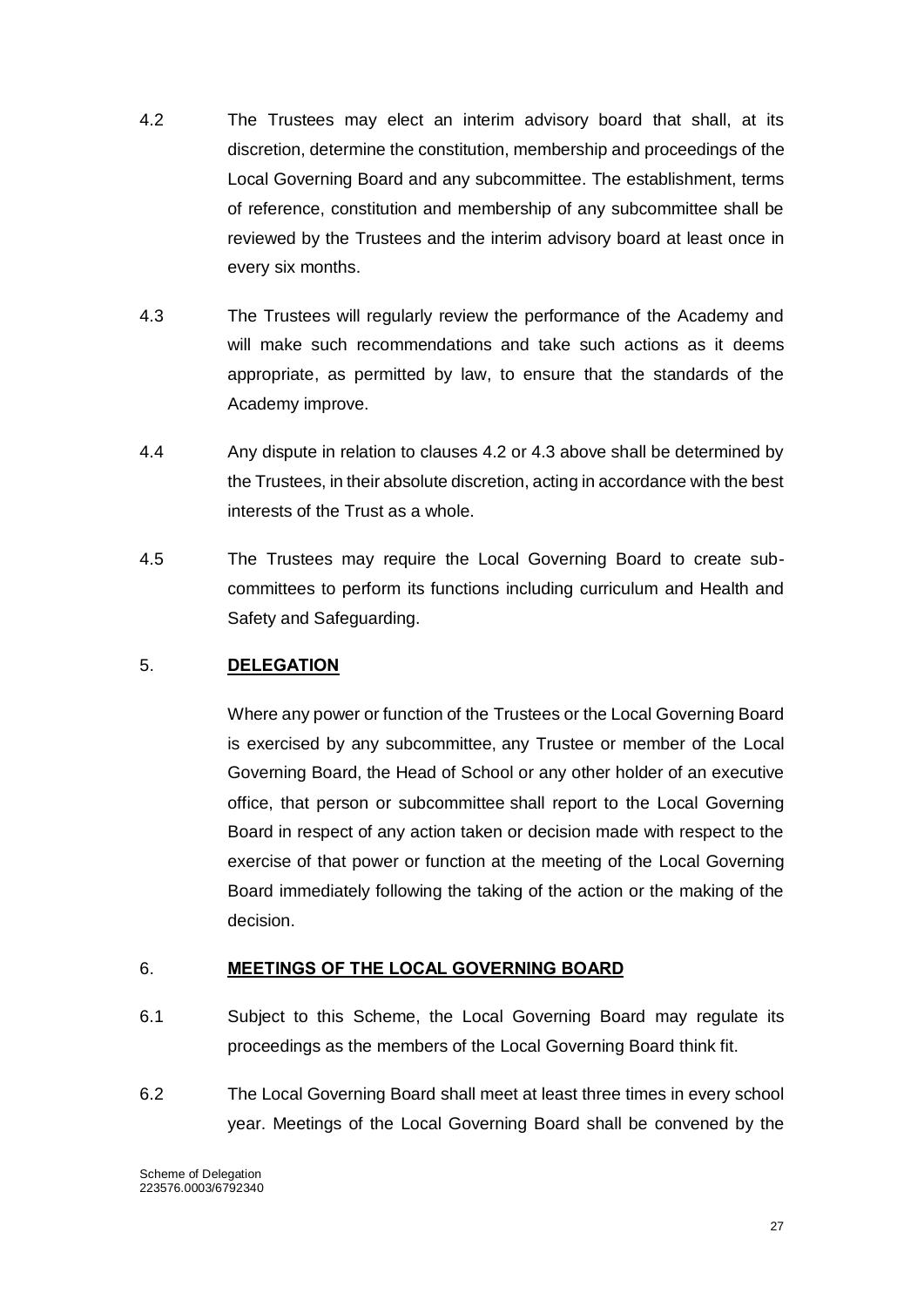clerk to the Local Governing Board. In exercising his functions under this Scheme the clerk shall comply with any direction:

- 6.2.1 given by the Trustees;
- 6.2.2 given by the CEO;
- 6.2.3 the F&GP; or
- 6.2.4 given by the Chairperson of the Local Governing Board, in so far as such direction is not inconsistent with any direction given as mentioned in clause 6.2.1 and 6.2.2 above;
- 6.3 Each member of the Local Governing Board shall be given at least seven clear days before the date of a meeting:
- 6.3.1 notice in writing thereof, signed by the clerk, and sent to each member of the Local Governing Board at the address provided by each member from time to time; and
- 6.3.2 A copy of the agenda for the meeting,

provided that where the Chairperson so determines, on the ground that there are matters demanding urgent consideration, it shall be sufficient if the written notice of a meeting, and the copy of the agenda thereof are given within such shorter period as he directs.

- 6.4 The convening of a meeting and the proceedings conducted thereat shall not be invalidated by reason of any individual not having received written notice of the meeting or a copy of the agenda thereof.
- 6.5 A resolution to rescind or vary a resolution carried at a previous meeting of the Local Governing Board shall not be proposed at a meeting of the Local Governing Board unless the consideration of the rescission or variation of the previous resolution is a specific item of business on the agenda for that meeting.
- 6.6 A meeting of the Local Governing Board shall be terminated forthwith if:

6.6.1 the Governors so resolve; or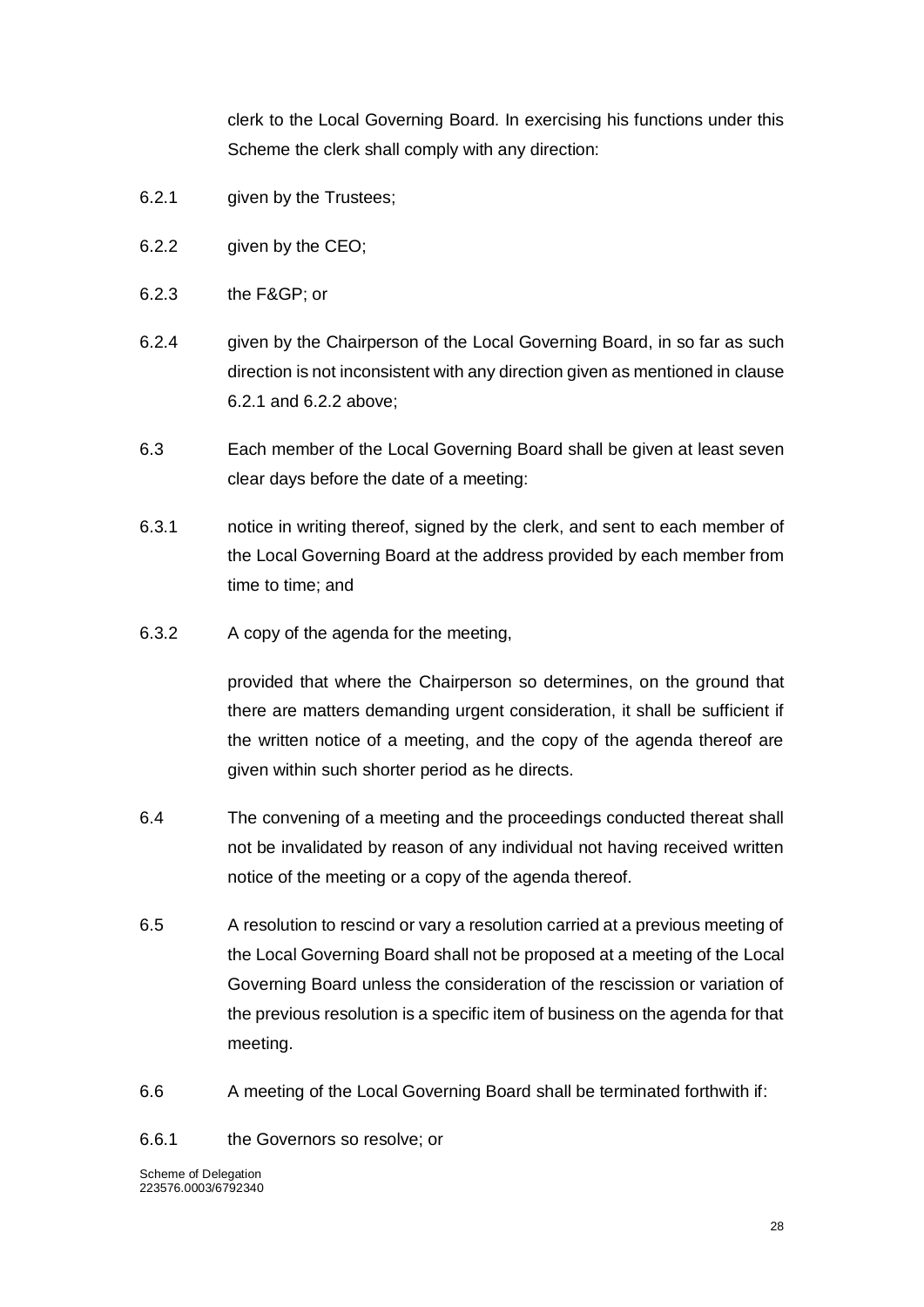- 6.6.2 the number of members present ceases to constitute a quorum for a meeting of the Local Governing Board in accordance with clause 6.9 of this Schedule 3.
- 6.7 Where in accordance with clause 6.6 of this Schedule 3 a meeting is not held or is terminated before all the matters specified as items of business on the agenda for the meeting have been disposed of, a further meeting shall be convened by the clerk as soon as is reasonably practicable, but in any event within fourteen days of the date on which the meeting was originally to be held or was so terminated.
- 6.8 Where the Local Governing Board resolves in accordance with clause 6.7 of this Schedule 3 to adjourn a meeting before all the items of business on the agenda have been disposed of, the Local Governing Board shall before doing so determine the time and date at which a further meeting is to be held for the purposes of completing the consideration of those items, and they shall direct the clerk to convene a meeting accordingly.
- 6.9 The quorum for a meeting of the Local Governing Board, and any vote on any matter thereat, shall be any three of the members of the Local Governing Board, or, where greater, any one third (rounded up to a whole number) of the total number of persons holding office on the Local Governing Board at the date of the meeting.
- 6.10 The Local Governing Board may act notwithstanding any vacancies on its board, but, if the number of persons serving is less than the number fixed as the quorum, the continuing persons may act only for the purpose of filling vacancies or of calling a general meeting.
- 6.11 Subject to this Scheme, every question to be decided at a meeting of the Local Governing Board shall be determined by a majority of the votes of the persons present and entitled to vote on the question. Every member of the Local Governing Board shall have one vote.
- 6.12 Where there is an equal division of votes, the Chairperson of the meeting shall have a casting vote in addition to any other vote he may have.
- 6.13 The proceedings of the Local Governing Board shall not be invalidated by: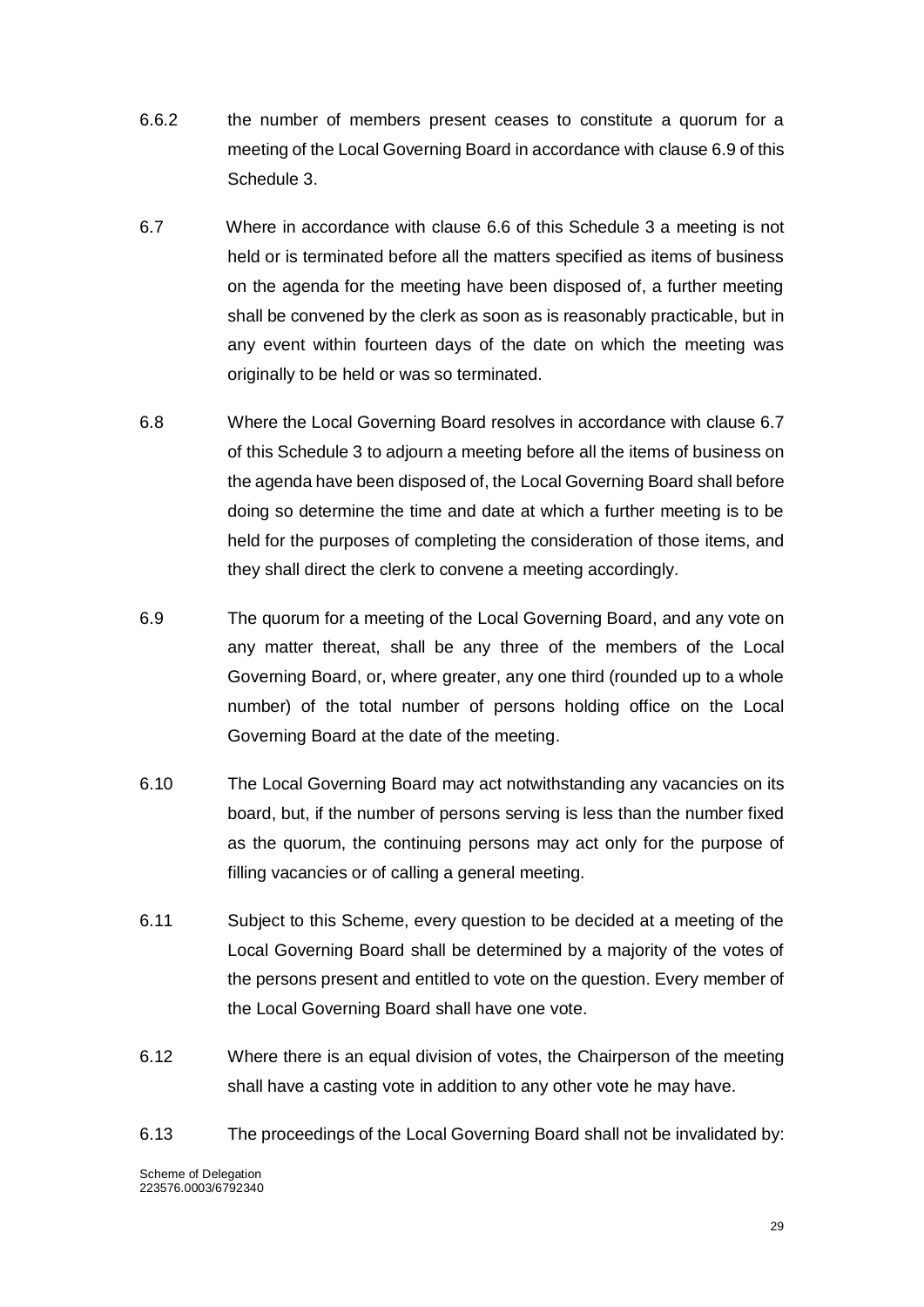- 6.13.1 any vacancy on the board; or
- 6.13.2 any defect in the election, appointment or nomination of any person serving on the Local Governing Board.
- 6.14 A resolution in writing, signed by all the persons entitled to receive notice of a meeting of the Local Governing Board or of a subcommittee of the Local Governing Board, shall be valid and effective as if it had been passed at a meeting of the Local Governing Board or (as the case may be) a subcommittee of the Local Governing Board duly convened and held. Such a resolution may consist of several documents in the same form, each signed by one or more of the members of the Local Governing Board and may include an electronic communication by or on behalf of the Local Governing Board indicating his or her agreement to the form of resolution providing that the member has previously notified the Local Governing Board in writing of the email address or addresses which the member will use.
- 6.15 Subject to clause 6.16 below, the Local Governing Board shall ensure that a copy of:
- 6.15.1 the agenda for every meeting of the Local Governing Board;
- 6.15.2 the signed minutes of every such meeting; and
- 6.15.3 any report, document or other paper considered at any such meeting subject to any applicable confidentiality laws,

are, as soon as is reasonably practicable, made available at the Academy to persons wishing to inspect them.

- 6.16 There may be excluded from any item required to be made available in pursuance of clause 6.15 above, any material relating to:
- 6.16.1 a named teacher or other person employed, or proposed to be employed, at the Academy;
- 6.16.2 a named pupil at, or candidate for admission to, the Academy; and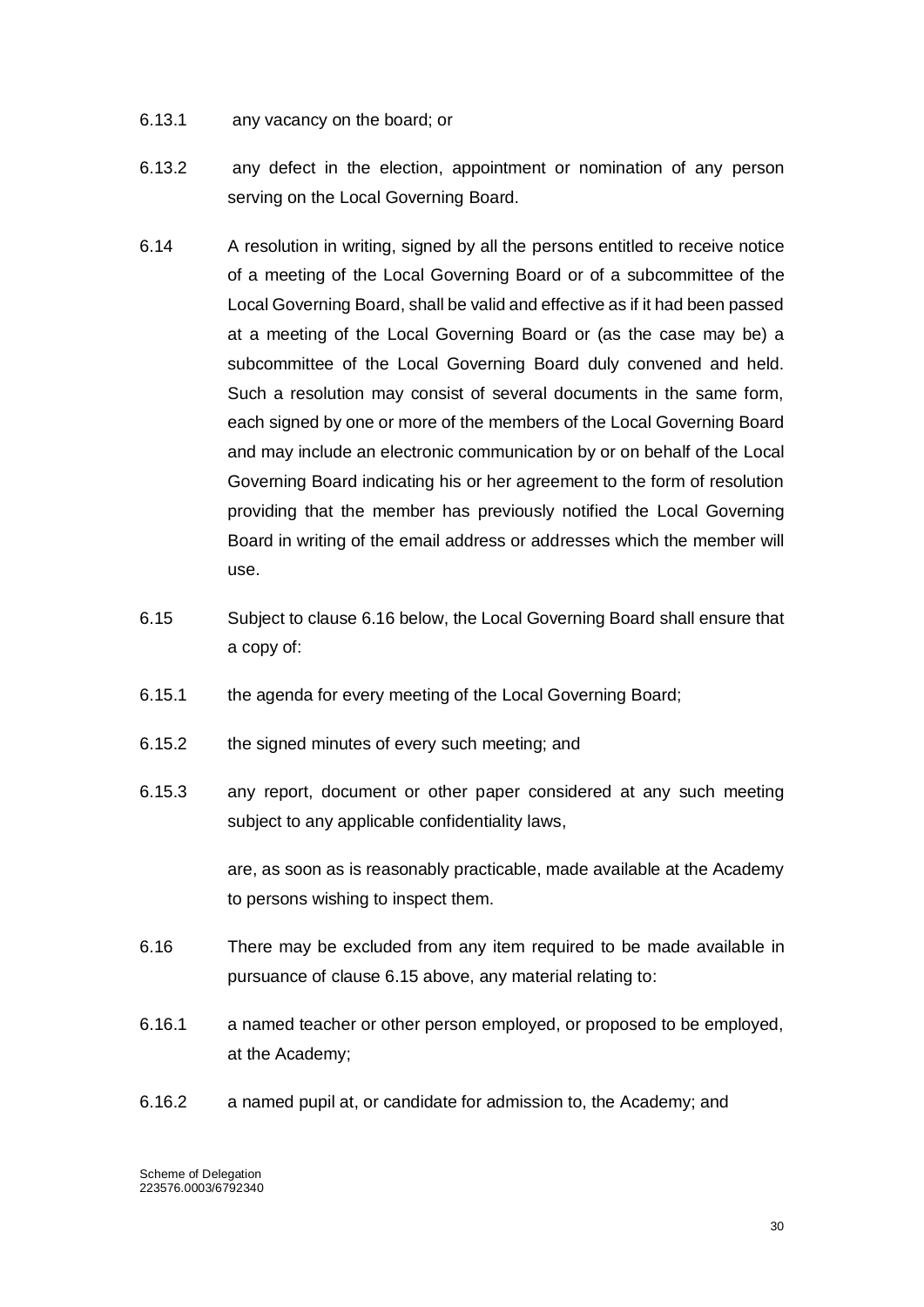- 6.16.3 any matter which, by reason of its nature, the Local Governing Board is satisfied should remain confidential.
- 6.17 Any member of the Local Governing Board shall be able to participate in meetings of the Local Governing Board by telephone or video conference provided that:
- 6.17.1 he has given notice of his intention to do so detailing the telephone number on which he can be reached and/or appropriate details of the video conference suite from which he shall be taking part at the time of the meeting at least 48 hours before the meeting; and
- 6.17.2 the Local Governing Board has access to the appropriate equipment if after all reasonable efforts it does not prove possible for the person to participate by telephone or video conference the meeting may still proceed with its business provided it is otherwise quorate.

## <span id="page-31-0"></span>7. **INDEMNITY**

Subject to the provisions of the Companies Act 2006, every Governor or other officer or auditor of the Trust acting in relation to the Academy shall be indemnified out of the assets of the Trust against any liability incurred by him in that capacity in defending any proceedings, whether civil or criminal, in which judgment is given in favour or in which he is acquitted or in connection with any application in which relief is granted to him by the court from liability for negligence, default, breach of duty or breach of trust in relation to the affairs of the Trust.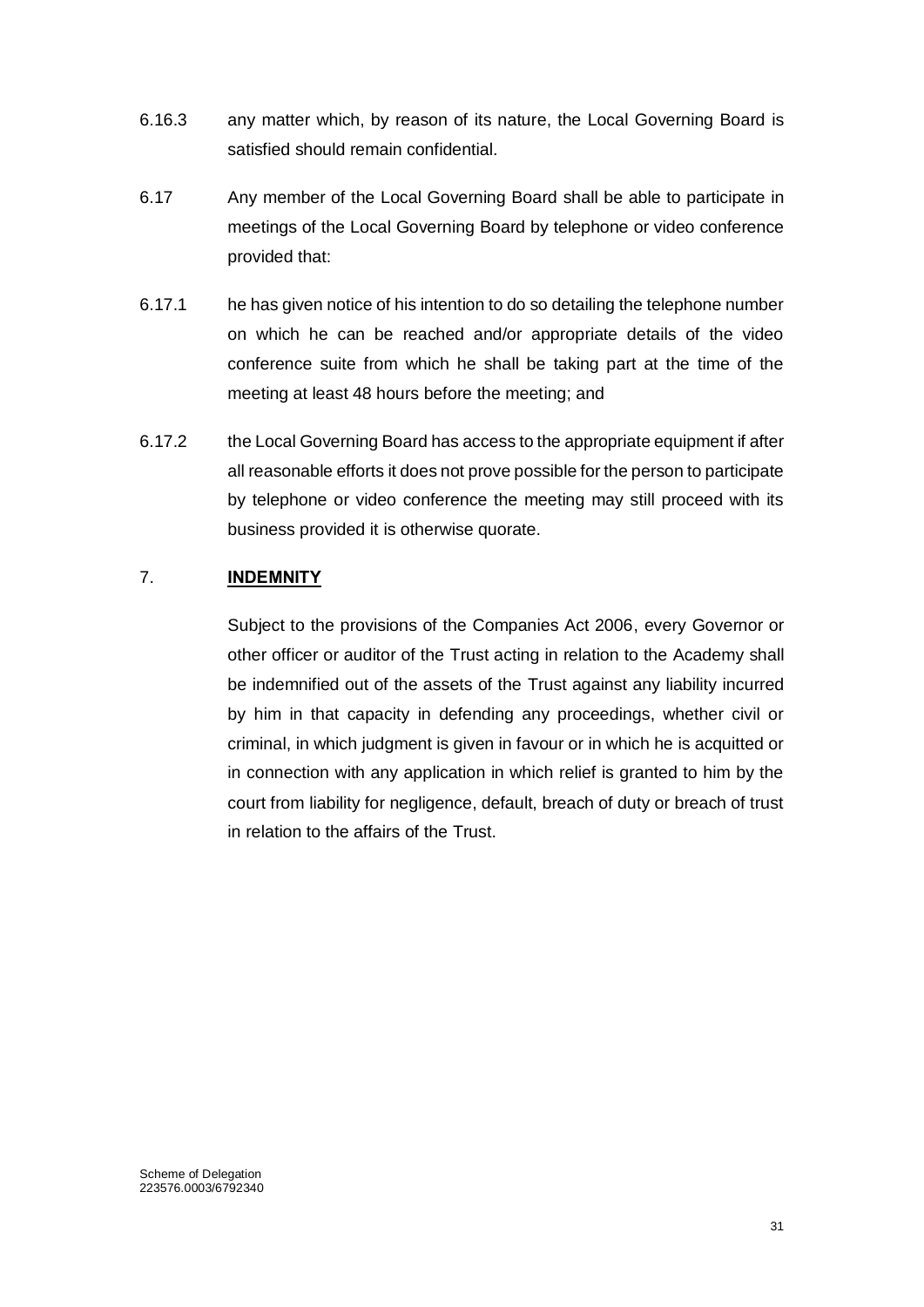## <span id="page-32-0"></span>**ANNEXURE 1**

## **ARTICLES**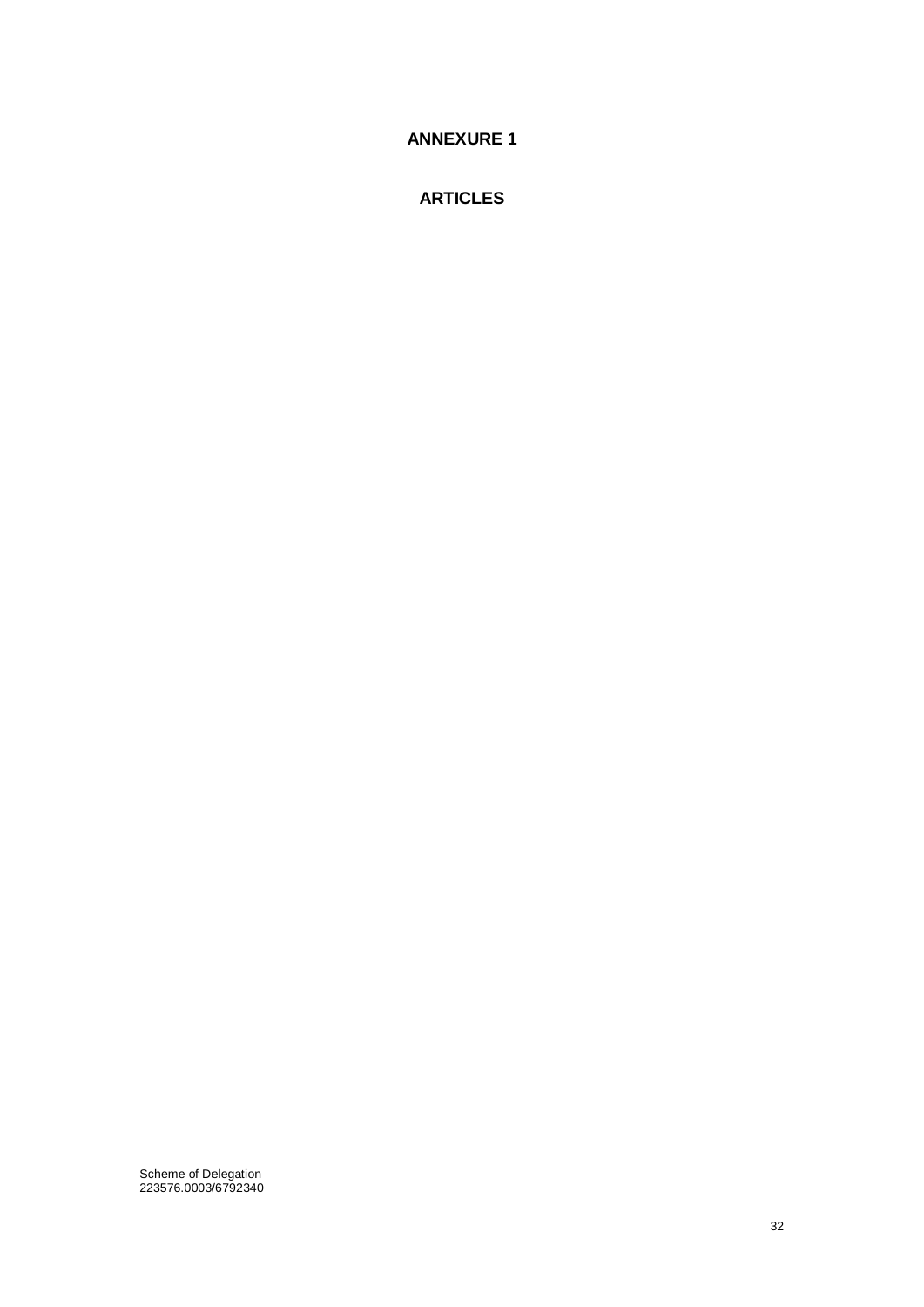# **ANNEXURE 2**

## <span id="page-33-0"></span>**MASTER FUNDING AGREEMENT**